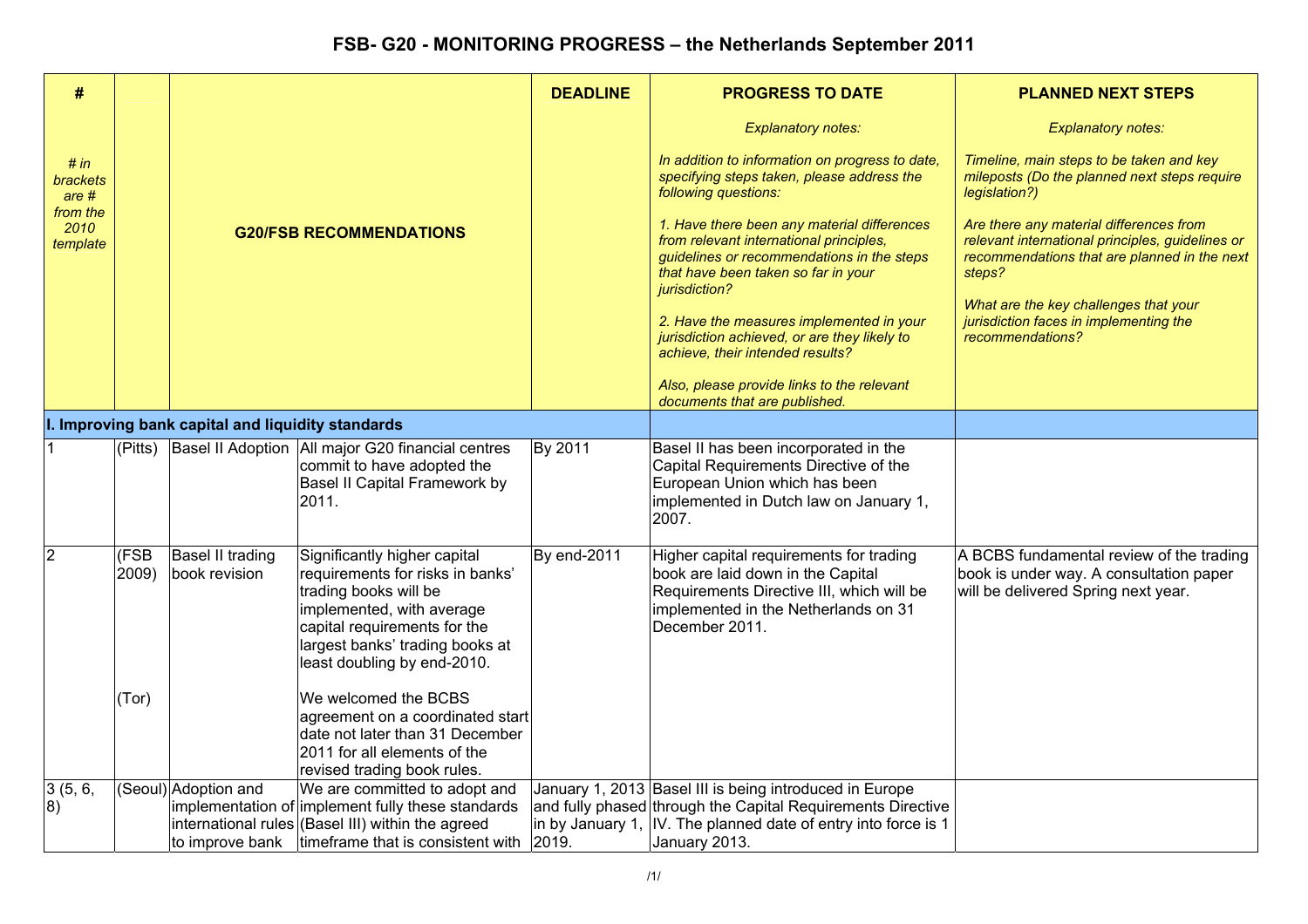|                           |               | capital and<br>liquidity<br>standards (Basel<br>III); including<br>leverage ratios<br>(Note) Please<br>explain<br>developments in<br>i) capital<br>standards, ii)<br>liquidity<br>standards and iii)<br>leverage ratios<br>respectively. | economic recovery financial<br>stability. The new framework will<br>be translated into our national<br>laws and regulations, and will be<br>implemented starting on January<br>1, 2013 and fully phased in by<br>January 1, 2019.                                                                           |         | Next to this the Netherlands has introduced<br>stricter liquidity requirements as of 1 May<br>2011. This concerns larger haircuts for<br>eligible liquid assets.                                                                                                                                                                                                                                                                                                                                                             |  |
|---------------------------|---------------|------------------------------------------------------------------------------------------------------------------------------------------------------------------------------------------------------------------------------------------|-------------------------------------------------------------------------------------------------------------------------------------------------------------------------------------------------------------------------------------------------------------------------------------------------------------|---------|------------------------------------------------------------------------------------------------------------------------------------------------------------------------------------------------------------------------------------------------------------------------------------------------------------------------------------------------------------------------------------------------------------------------------------------------------------------------------------------------------------------------------|--|
| 4(4, 7, 9,  (WAP))<br>48) |               | Strengthening<br>supervision and<br>guidelines on<br>banks' risk<br>management<br>practices                                                                                                                                              | Regulators should develop<br>enhanced guidance to<br>strengthen banks' risk<br>management practices, in line<br>with international best practices,<br>and should encourage financial<br>firms to re-examine their internal<br>controls and implement<br>strengthened policies for sound<br>risk management. | Ongoing | ad 1: Basel Committee Pillar 2 guidance<br>enhances our supervision,                                                                                                                                                                                                                                                                                                                                                                                                                                                         |  |
|                           | (FSF<br>2009) |                                                                                                                                                                                                                                          | 1.4 Supervisors should use the<br><b>BCBS</b> enhanced stress testing<br>practices as a critical part of the<br>Pillar 2 supervisory review<br>process to validate the adequacy<br>of banks' capital buffers above<br>the minimum regulatory capital<br>requirement.                                        |         | ad2: A comprehensive assessment of a<br>bank's stress testing programme (the<br>methodology which the banks use, the<br>outcomes of a (macro) stress test, scenario<br>analysis and a reverse stress test) is part of<br>De Nederlandsche Bank's (DNB)<br>Supervisory Review and Evaluation<br>Process (SREP) and will continue to be in<br>the future. This test is based on the BCBS<br>principles for sound stresstesting. This is<br>complemented by prescribed stress tests<br>by the European Banking Authority (EBA). |  |
|                           | (FSF<br>2008) |                                                                                                                                                                                                                                          | II.10 National supervisors should<br>closely check banks'<br>implementation of the updated<br>guidance on the management                                                                                                                                                                                    |         | ad 3: The Basel Committee liquidity<br>principles form an important benchmark for<br>our supervision on banks' liquidity<br>management. These principles have been                                                                                                                                                                                                                                                                                                                                                           |  |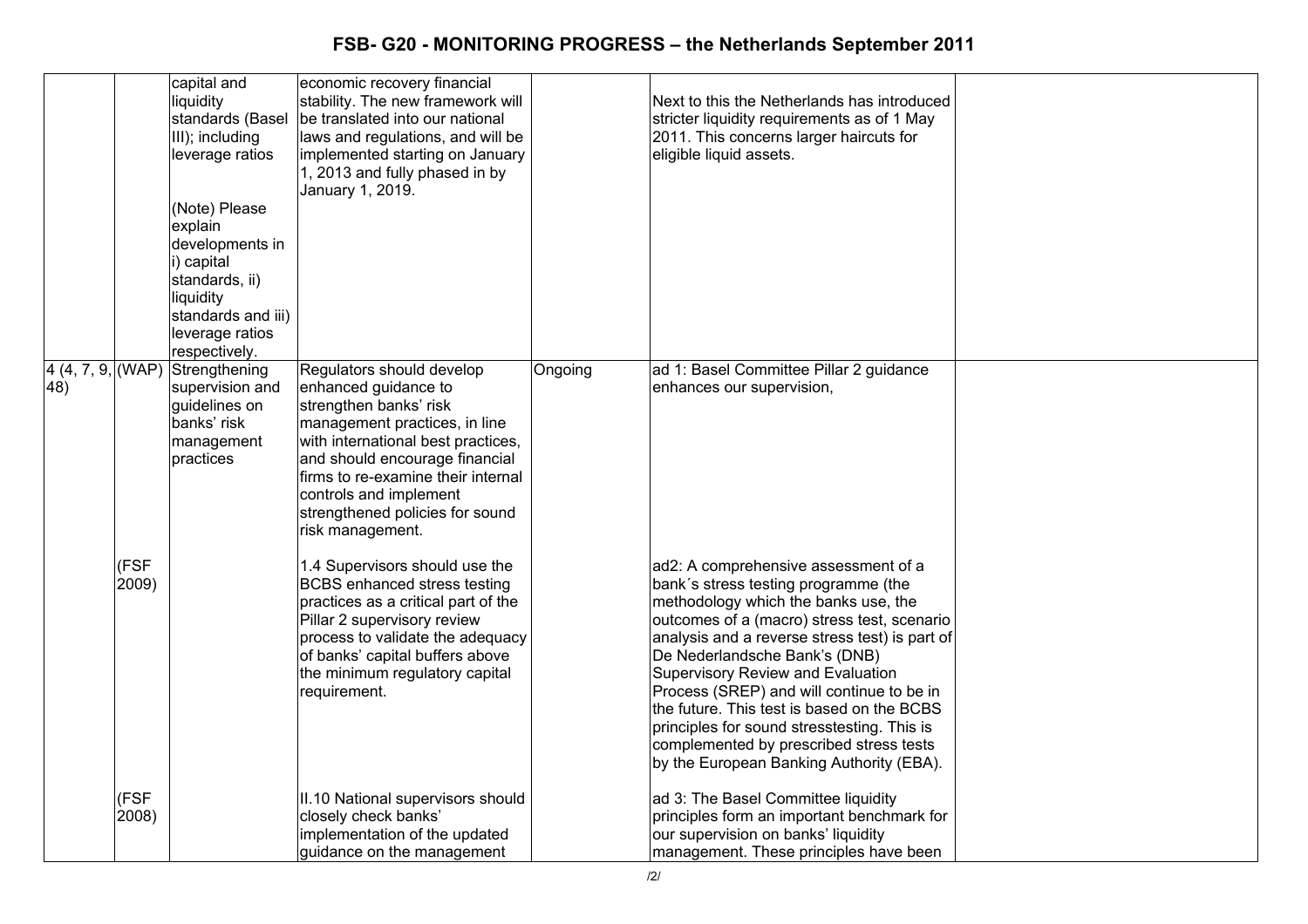|               | (FSB<br>2009) |                                                                                             | and supervision of liquidity as<br>part of their regular supervision.<br>If banks' implementation of the<br>guidance is inadequate,<br>supervisors will take more<br>prescriptive action to improve<br>practices.<br>Regulators and supervisors in<br>emerging markets will enhance<br>their supervision of banks'<br>operation in foreign currency<br>funding markets. |                                                             | further built upon by our own supervisory<br>expectations in the Pillar 2 process.<br>ad 4: not applicable                                                                                                                                  |                                                                                     |
|---------------|---------------|---------------------------------------------------------------------------------------------|-------------------------------------------------------------------------------------------------------------------------------------------------------------------------------------------------------------------------------------------------------------------------------------------------------------------------------------------------------------------------|-------------------------------------------------------------|---------------------------------------------------------------------------------------------------------------------------------------------------------------------------------------------------------------------------------------------|-------------------------------------------------------------------------------------|
|               |               |                                                                                             | II. Addressing systemically important financial institutions (SIFIs)                                                                                                                                                                                                                                                                                                    |                                                             |                                                                                                                                                                                                                                             |                                                                                     |
| 5(19)         | (Pitts)       | Consistent,<br>consolidated<br>supervision and<br>regulation of<br><b>SIFIS</b>             | All firms whose failure could<br>pose a risk to financial stability<br>must be subject to consistent,<br>consolidated supervision and<br>regulation with high standards.                                                                                                                                                                                                | Ongoing                                                     | Although we have no specific supervisory<br>regime for SIFI's, our most systemically<br>important financial institutions are<br>extensively supervised on an ongoing<br>basis.                                                              |                                                                                     |
| 6(43,<br>(44) | (Pitts)       | Mandatory<br>international<br>recovery and<br>resolution<br>planning for G-<br><b>SIFIS</b> | Systemically important financial<br>firms should develop<br>internationally-consistent firm-<br>specific contingency and<br>resolution plans. Our authorities<br>should establish crisis<br>management groups for the<br>major cross-border firms and a<br>legal framework for crisis<br>intervention as well as improve<br>information sharing in times of<br>stress.  | End-2010 (for<br>setting up crisis<br>management<br>groups) | In 2010 the first ING Crisis Management<br>Group (CMG) meeting has taken place with meeting with the authorities are underway.<br>the supervisors, central banks and<br>ministries of finance of the members of the<br>core college of ING. | Preparations for a second ING CMG<br>This meeting is planned at the end of<br>2011. |
|               | (Seoul)       |                                                                                             | We agreed that G-SIFIs should<br>be subject to a sustained<br>process of mandatory<br>international recovery and<br>resolution planning. We agreed<br>to conduct rigorous risk<br>assessment on G-SIFIs through<br>international supervisory<br>colleges and negotiate                                                                                                  | Ongoing                                                     |                                                                                                                                                                                                                                             |                                                                                     |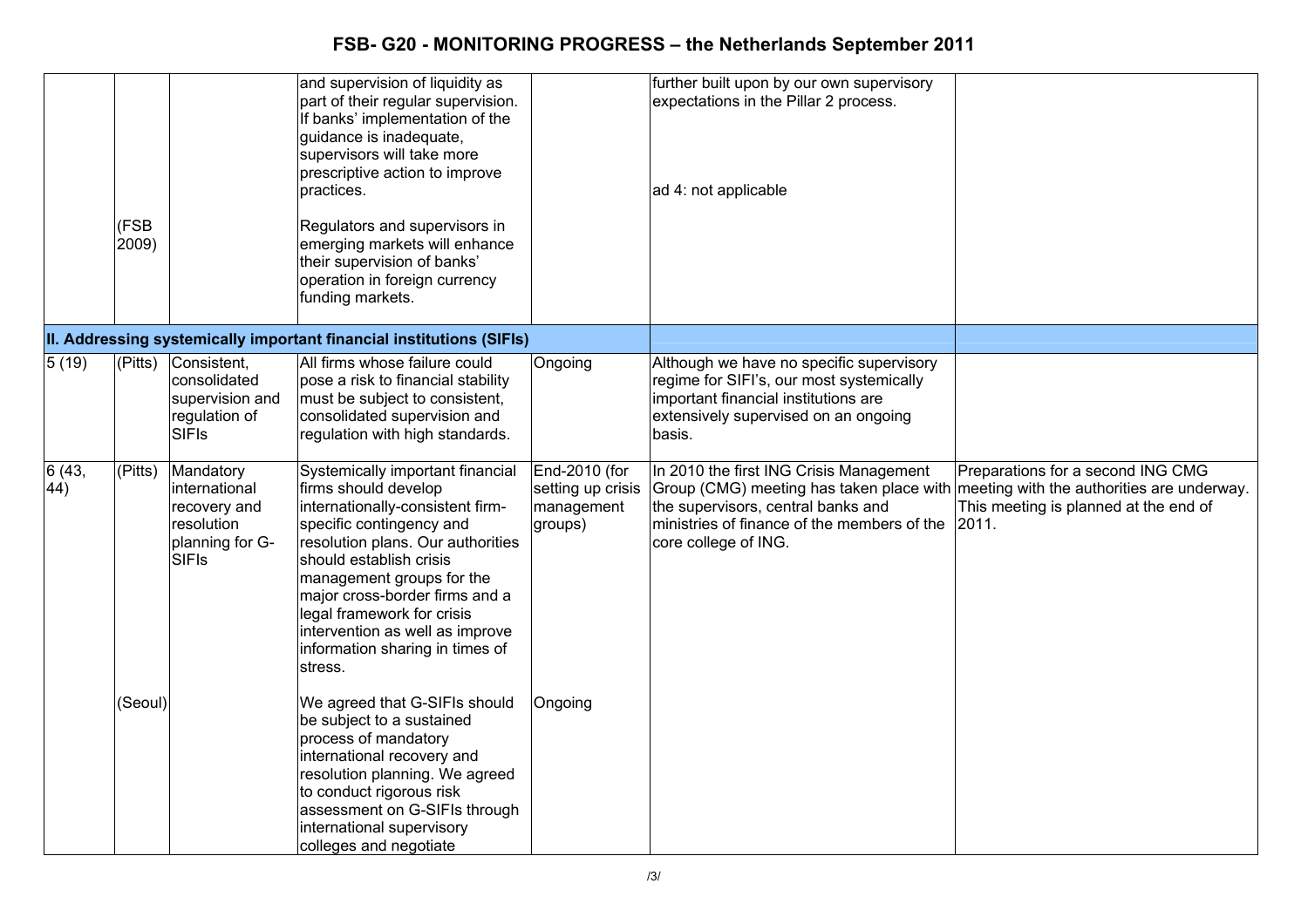| (Lon)                           |                                                                    | institution-specific crisis<br>cooperation agreements within<br>crisis management groups.<br>To implement the FSF principles<br>for cross-border crisis<br>management immediately. Home<br>authorities of each major<br>financial institution should ensure<br>that the group of authorities with<br>a common interest in that<br>financial institution meets at least<br>annually.                                                                                                                                                                                                                                                                                                                                                                                                                                                                                                                                                                                   |         |                                                                                                                                                                                                                                                                                                                                                                                                                                                                                                                                                                                                                                                                                                                    |                                                                                             |
|---------------------------------|--------------------------------------------------------------------|-----------------------------------------------------------------------------------------------------------------------------------------------------------------------------------------------------------------------------------------------------------------------------------------------------------------------------------------------------------------------------------------------------------------------------------------------------------------------------------------------------------------------------------------------------------------------------------------------------------------------------------------------------------------------------------------------------------------------------------------------------------------------------------------------------------------------------------------------------------------------------------------------------------------------------------------------------------------------|---------|--------------------------------------------------------------------------------------------------------------------------------------------------------------------------------------------------------------------------------------------------------------------------------------------------------------------------------------------------------------------------------------------------------------------------------------------------------------------------------------------------------------------------------------------------------------------------------------------------------------------------------------------------------------------------------------------------------------------|---------------------------------------------------------------------------------------------|
| 7(45)<br>(Tor)<br>(FSF<br>2008) | <b>BCBS</b><br>on the cross-<br>border bank<br>resolution<br>(WAP) | (Seoul) Implementation of We reaffirmed our Toronto<br>commitment to national-level<br>recommendations implementation of the BCBS's<br>cross-border resolution<br>recommendations.<br>We endorsed and have<br>committed to implement our<br>domestic resolution powers and<br>tools in a manner that preserves<br>financial stability and are<br>committed to implement the ten<br>key recommendations on cross-<br>border bank resolution issued by<br>the BCBS in March 2010.<br>National and regional authorities<br>should review resolution regimes<br>and bankruptcy laws in light of<br>recent experience to ensure that<br>they permit an orderly wind-down<br>of large complex cross-border<br>financial institutions.<br>VI.6 Domestically, authorities<br>need to review and, where<br>needed, strengthen legal powers<br>and clarify the division of<br>responsibilities of different<br>national authorities for dealing<br>with weak and failing banks. | Ongoing | On a national as well a European level a<br>review process is ongoing with respect to<br>crisis management in general (including<br>resolution regimes and bankruptcy laws).<br>The Dutch authorities have in preparation a<br>legislative proposal on crisis management,<br>introducing powers to the Dutch Central<br>Bank and the minister of Finance to<br>transfer assets and liabilities or shares of a<br>financial institution. This legislative<br>proposal will be brought before Parliament<br>in October 2011.<br>The European Commission has in<br>preparation a proposal for a Directive on<br>crisis management. The Commission has<br>announced to publish its proposal before<br>the end of 2011. | The expectation is that the Dutch<br>legislative proposal will come into force<br>mid-2012. |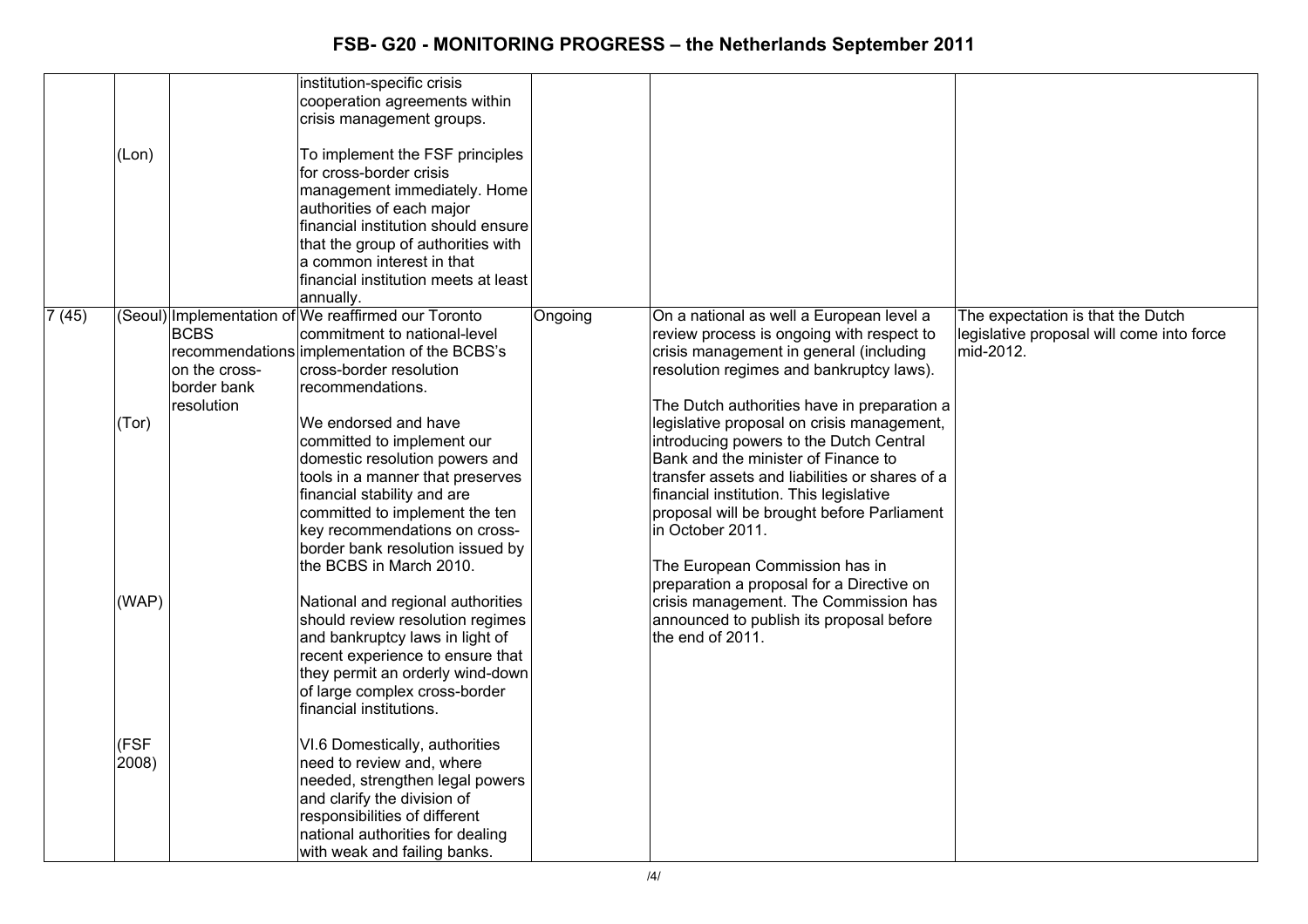| 8(41)            | (Lon)<br>(Seoul) | Supervisory<br>colleges                                         | To establish the remaining<br>supervisory colleges for<br>significant cross-border firms by<br>June 2009.<br>We agreed to conduct rigorous<br>risk assessment on these firms<br>through international supervisory                                                                                                                                                                        | June 2009 (for<br>establishing<br>supervisory<br>colleges)<br>Ongoing | In line with current EU requirements for<br>colleges are established for cross border<br>groups. This includes ING and AEGON<br>(two of the LCFI's identified as part of the<br>FSF recommendations) and Rabobank,<br>ABN AMRO en Eureko.<br>As home supervisor, DNB has initiated and                                                                                                                                                                                                                                                                                                                                                                                                                                                           |                                                                                                                                                                                                   |
|------------------|------------------|-----------------------------------------------------------------|------------------------------------------------------------------------------------------------------------------------------------------------------------------------------------------------------------------------------------------------------------------------------------------------------------------------------------------------------------------------------------------|-----------------------------------------------------------------------|--------------------------------------------------------------------------------------------------------------------------------------------------------------------------------------------------------------------------------------------------------------------------------------------------------------------------------------------------------------------------------------------------------------------------------------------------------------------------------------------------------------------------------------------------------------------------------------------------------------------------------------------------------------------------------------------------------------------------------------------------|---------------------------------------------------------------------------------------------------------------------------------------------------------------------------------------------------|
|                  |                  |                                                                 | colleges                                                                                                                                                                                                                                                                                                                                                                                 |                                                                       | shared a group wide risk-assessment with<br>college members.                                                                                                                                                                                                                                                                                                                                                                                                                                                                                                                                                                                                                                                                                     |                                                                                                                                                                                                   |
| 9(42)            | (FSF)<br>2008)   | Supervisory<br>exchange of<br>information and<br>coordination   | V.7 To quicken supervisory<br>responsiveness to developments<br>that have a common effect<br>across a number of institutions,<br>supervisory exchange of<br>information and coordination in<br>the development of best practice<br>benchmarks should be improved<br>at both national and international<br>levels.                                                                        | Ongoing                                                               | In order to facilitate the supervisory<br>exchange of specific information, the<br>establishment of the European System of<br>Financial Supervisors (ESFS) is an<br>important step forward. Information sharing<br>is strengthened, inter alia, by the further<br>strengthening of the colleges of supervisors<br>within the ESFS, and the issuance of<br>technical standards by the three new<br>European Supervisory Authorities (ESAs).<br>Moreover, the European Systemic Risk<br>Board (ESRB) has been established to<br>monitor the macro-economic risks within<br>the EU and make recommendations to<br>mitigate these risks. In doing so, the ESRB<br>analyses relevant data and plays an active<br>role in the exchange of information. |                                                                                                                                                                                                   |
|                  |                  | 10 (New) (Seoul) More effective<br>oversight and<br>supervision | We agreed that supervisors<br>should have strong and<br>unambiguous mandates,<br>sufficient independence to act,<br>appropriate resources, and a full<br>suite of tools and powers to<br>proactively identify and address<br>risks, including regular stress<br>testing and early intervention.<br>III. Extending the regulatory perimeter to entities/activities that pose risks to the | Ongoing                                                               | DNB has completed the self-assessment of DNB will implement in its jurisdiction the<br>the follow-up of the SIE-report, which<br>shows that it is compliant or largely<br>compliant with the international standards                                                                                                                                                                                                                                                                                                                                                                                                                                                                                                                             | FSB-framework for all global and domestic<br>systemic relevant institutions. DNB is also<br>implementing a strengthening of its<br>supervisory approach with a focus on<br>enhancing enforcement. |
| financial system |                  |                                                                 |                                                                                                                                                                                                                                                                                                                                                                                          |                                                                       |                                                                                                                                                                                                                                                                                                                                                                                                                                                                                                                                                                                                                                                                                                                                                  |                                                                                                                                                                                                   |
| 11(27)           | (Lon)            | Review of the<br>regulatory                                     | We will each review and adapt<br>boundaries of the the boundaries of the regulatory<br>framework to keep pace with                                                                                                                                                                                                                                                                       | Ongoing                                                               | The scope of supervision is broadened with Within Europe the Financial<br>the implementation of the European<br>regulation for supervision of CRAs and the                                                                                                                                                                                                                                                                                                                                                                                                                                                                                                                                                                                       | Conglomerates Directive will be reviewed.                                                                                                                                                         |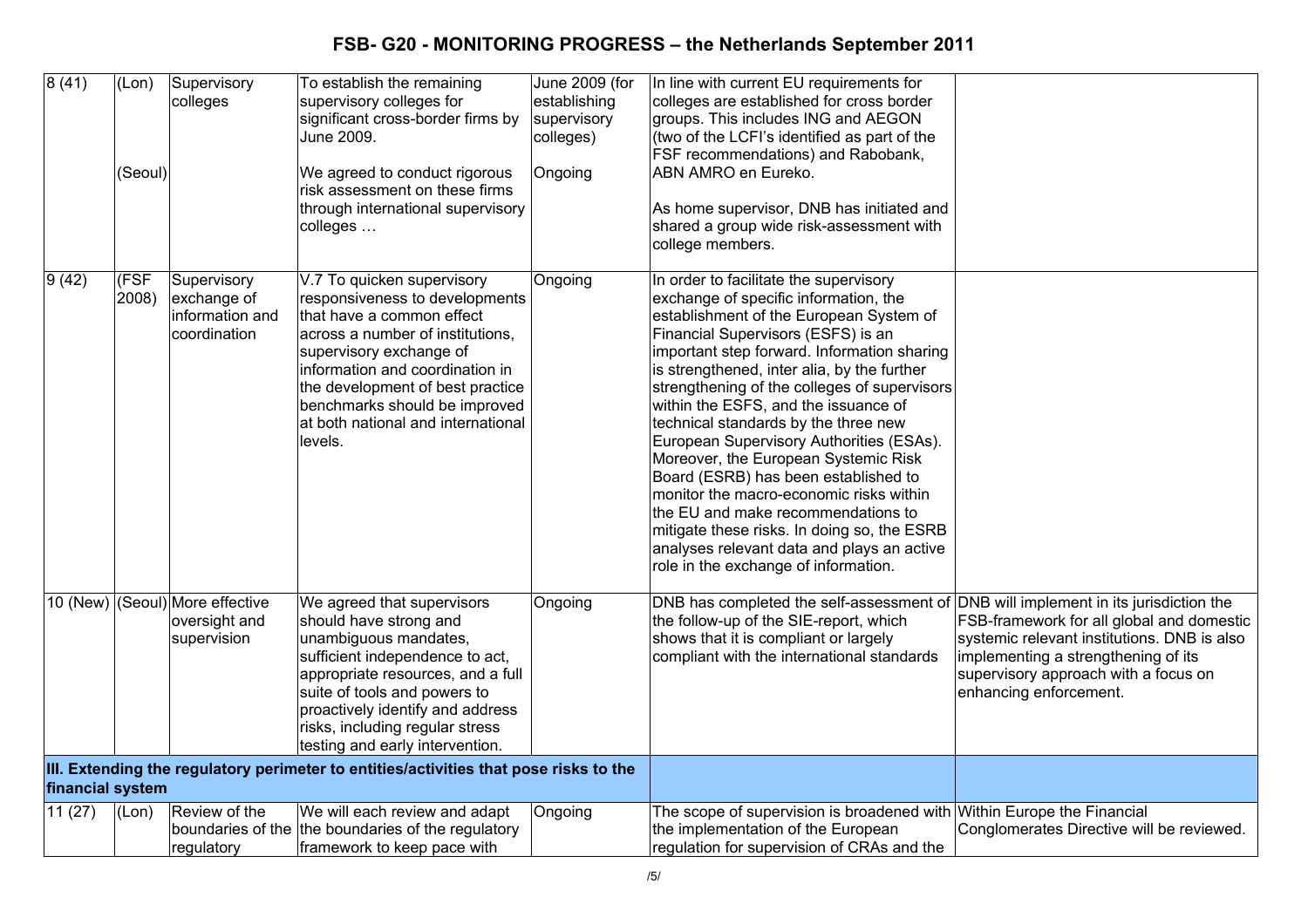|                    |               | framework                                                                                       | developments in the financial<br>system and promote good<br>practices and consistent<br>approaches at an international<br>level.                                                                                                                                                                                                                                                                                                                                                                                                                                                                                                                              |          | Alternative Investment Fund Managers<br>Directive (AIFM), which brings hedge funds banking.<br>and private equity under the scope of<br>supervision.                                                                                                                                   | The FSB will continue its work on shadow                                                                      |
|--------------------|---------------|-------------------------------------------------------------------------------------------------|---------------------------------------------------------------------------------------------------------------------------------------------------------------------------------------------------------------------------------------------------------------------------------------------------------------------------------------------------------------------------------------------------------------------------------------------------------------------------------------------------------------------------------------------------------------------------------------------------------------------------------------------------------------|----------|----------------------------------------------------------------------------------------------------------------------------------------------------------------------------------------------------------------------------------------------------------------------------------------|---------------------------------------------------------------------------------------------------------------|
| 12(30)             | (FSF<br>2008) | Supervisory<br>resources and<br>expertise to<br>oversee the risks<br>of financial<br>innovation | V.1 Supervisors should see that Ongoing<br>they have the requisite resources<br>and expertise to oversee the<br>risks associated with financial<br>innovation and to ensure that<br>firms they supervise have the<br>capacity to understand and<br>manage the risks.                                                                                                                                                                                                                                                                                                                                                                                          |          | In its supervisory approach, DNB has<br>enlarged its focus to address governance<br>and business models of financial<br>institutions, including evaluations of<br>suitability of board members and board<br>effectiveness.                                                             | The EBA has set up a permanent<br>committee to discuss and evaluate<br>financial innovation.                  |
| <b>Hedge funds</b> |               |                                                                                                 |                                                                                                                                                                                                                                                                                                                                                                                                                                                                                                                                                                                                                                                               |          |                                                                                                                                                                                                                                                                                        |                                                                                                               |
| 13(33)             | (Lon)         | (Seoul)Regulation<br>(including<br>registration) of<br>hedge funds                              | We also firmly recommitted to<br>work in an internationally<br>consistent and non-<br>discriminatory manner to<br>strengthen regulation and<br>supervision on hedge funds,<br>Hedge funds or their managers<br>will be registered and will be<br>required to disclose appropriate<br>information on an ongoing basis<br>to supervisors or regulators,<br>including on their leverage,<br>necessary for assessment of the<br>systemic risks they pose<br>individually or collectively. Where<br>appropriate registration should<br>be subject to a minimum size.<br>They will be subject to oversight<br>to ensure that they have<br>adequate risk management. | End-2009 | In July 2011 the European Alternative<br><b>Investment Fund Managers Directive</b><br>(AIFMD) is published which covers a.o.<br>those aspects.<br>The Netherlands is currently in the process<br>of implementing this Directive that will be<br>implemented before July 2013.          | The Netherlands will continue the process<br>of implementing the AIFM Directive into<br>national legislation. |
| 14 (34)            | (Lon)         | Effective<br>oversight of<br>cross-border<br>funds                                              | We ask the FSB to develop<br>mechanisms for cooperation and<br>information sharing between<br>relevant authorities in order to<br>ensure effective oversight is<br>maintained when a fund is<br>located in a different jurisdiction<br>from the manager. We will,                                                                                                                                                                                                                                                                                                                                                                                             | End-2009 | The Netherlands endorse the importance of<br>international cooperation as regards the<br>supervision of investment funds and is<br>willing to contribute to any initiative to this<br>end.<br>The AIFMD will contribute to this goal since<br>it requires cooperation between relevant |                                                                                                               |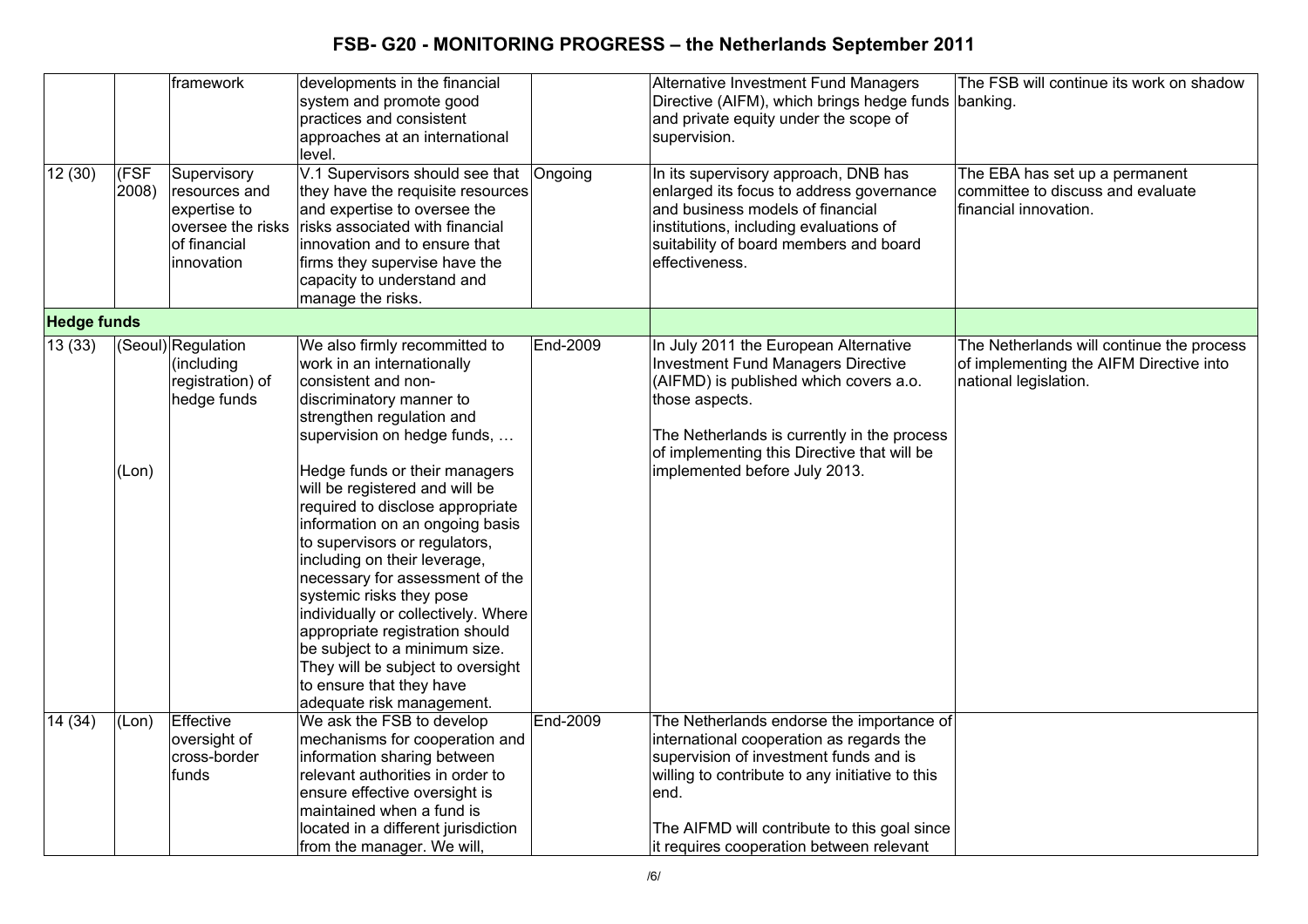|                       |               |                                                                                                | cooperating through the FSB,<br>develop measures that<br>implement these principles by<br>the end of 2009.                                                                                                                                                                                                                                                          |             | authorities within and outside Europe when<br>a fund is located in a different jurisdiction<br>from the manager.                                                                                                                                                                                                                                                                                                                                                                                                                                                                                                                                                             |                                                                                                                                                                                                                                                                                  |
|-----------------------|---------------|------------------------------------------------------------------------------------------------|---------------------------------------------------------------------------------------------------------------------------------------------------------------------------------------------------------------------------------------------------------------------------------------------------------------------------------------------------------------------|-------------|------------------------------------------------------------------------------------------------------------------------------------------------------------------------------------------------------------------------------------------------------------------------------------------------------------------------------------------------------------------------------------------------------------------------------------------------------------------------------------------------------------------------------------------------------------------------------------------------------------------------------------------------------------------------------|----------------------------------------------------------------------------------------------------------------------------------------------------------------------------------------------------------------------------------------------------------------------------------|
| 15(35)                | (Lon)         | Effective<br>management of<br>associated with<br>hedge funds                                   | Supervisors should require that<br>institutions which have hedge<br>counter-party risk funds as their counterparties<br>have effective risk management,<br>including mechanisms to monitor<br>the funds' leverage and set limits<br>for single counterparty<br>exposures.                                                                                           | Ongoing     | Yes, via Capital Requirements Directive<br>(CRD) IV capital requirements for<br>Counterparty Credit Risk (CCR), the<br>application of prudent person principle for<br>any investments in such counterparties and<br>the large exposure requirements.                                                                                                                                                                                                                                                                                                                                                                                                                         |                                                                                                                                                                                                                                                                                  |
| 16(36)                | (FSF<br>2008) | Guidance on the<br>management of<br>exposures to<br>leveraged<br>counterparties                | II.17 Supervisors will strengthen<br>their existing guidance on the<br>management of exposures to<br>leveraged counterparties                                                                                                                                                                                                                                       | Ongoing     | See 15                                                                                                                                                                                                                                                                                                                                                                                                                                                                                                                                                                                                                                                                       |                                                                                                                                                                                                                                                                                  |
| <b>Securitisation</b> |               |                                                                                                |                                                                                                                                                                                                                                                                                                                                                                     |             |                                                                                                                                                                                                                                                                                                                                                                                                                                                                                                                                                                                                                                                                              |                                                                                                                                                                                                                                                                                  |
| 17(50)                | (FSB<br>2009) | BCBS/IOSCO<br>measures for<br>securitisation                                                   | Implementation of During 2010, supervisors and<br>regulators will:<br>implement the measures<br>decided by the Basel<br>Committee to strengthen the<br>capital requirement of<br>securitisation and establish<br>clear rules for banks'<br>management and<br>disclosure;<br>implement IOSCO's<br>proposals to strengthen<br>practices in securitisation<br>markets. | During 2010 | European Capital Requirements Directives<br>II and III address stricter measures with<br>respect to securitisation and re-<br>securitisations. CRD II requires originators<br>to retain 5% of economic exposure on their<br>books. At the same time, firms investing in<br>securitisations are required to conduct<br>comprehensive due diligence, whereby<br>failure to comply is subject to capital<br>penalties.<br>CRD III applies the same capital treatment<br>to re-securitisations. Additionally, it tightens<br>disclosure requirements on securitisation<br>exposures.<br>CRD II has come into force on 31.12.2010,<br>CRD III will come into force on 31.12.2011. | The supervisory practice is being<br>conducted according to the CRD II from<br>31.12.2010 as lower regulation containing<br>CRD II provisions has been in place since<br>that date. Formally the Netherlands is<br>aiming to introduce CRD II into national<br>law on 1.01.2012. |
| 18 (51,<br>52)        | (Lon)         | Improvement in<br>the risk<br>management of<br>securitisation,<br>including<br>retainment of a | The BCBS and authorities<br>should take forward work on<br>improving incentives for risk<br>management of securitisation,<br>including considering due<br>diligence and quantitative<br>part of the risk of retention requirements by 2010.                                                                                                                         | By 2010     | See 17                                                                                                                                                                                                                                                                                                                                                                                                                                                                                                                                                                                                                                                                       |                                                                                                                                                                                                                                                                                  |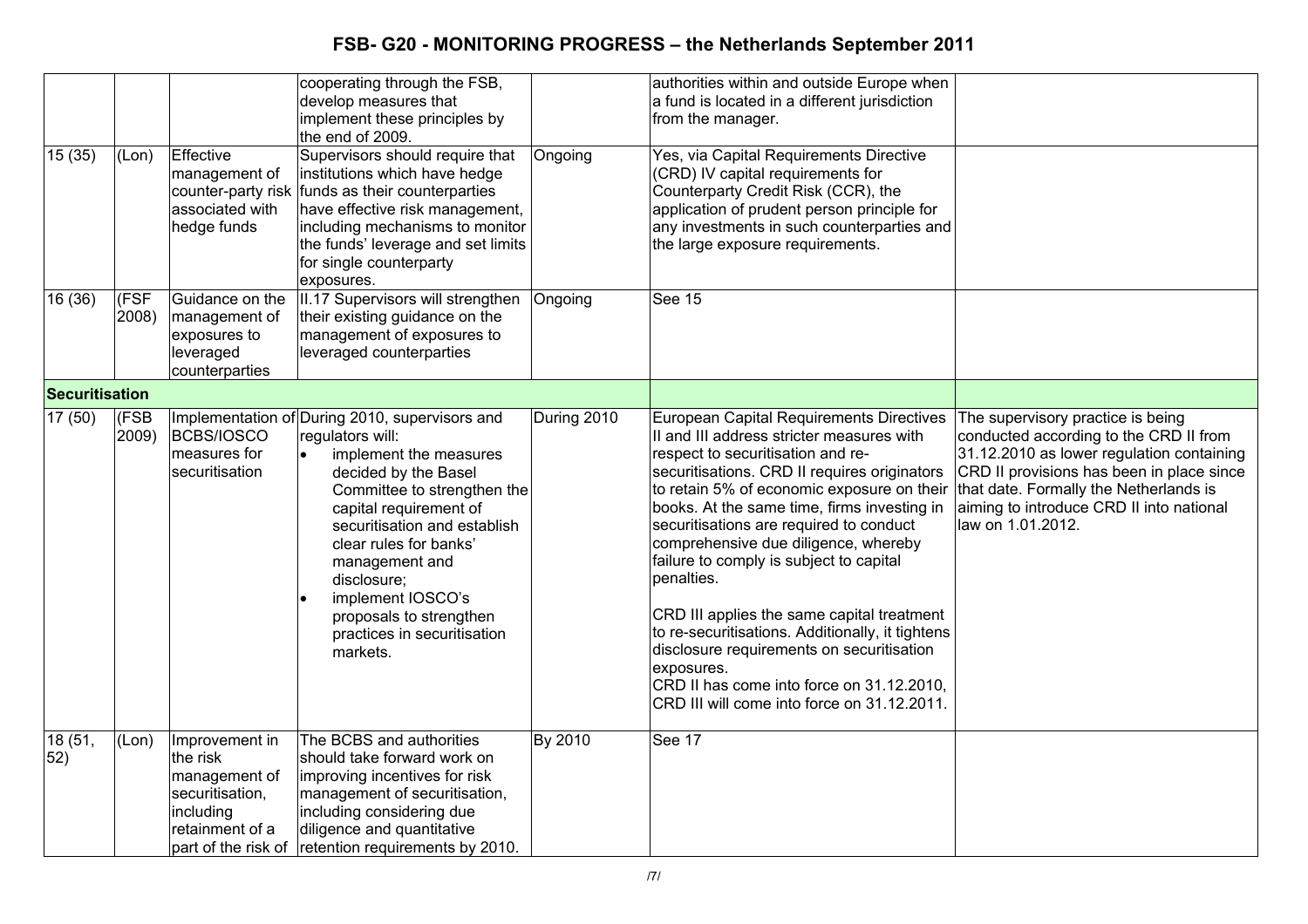|        |         | the underlying                        |                                                  |            |                                                   |                                               |
|--------|---------|---------------------------------------|--------------------------------------------------|------------|---------------------------------------------------|-----------------------------------------------|
|        | (Pitts) | assets by                             | Securitization sponsors or                       |            |                                                   |                                               |
|        |         | securitisation                        | originators should retain a part of              |            |                                                   |                                               |
|        |         | sponsors or                           | the risk of the underlying assets,               |            |                                                   |                                               |
|        |         | originators                           | thus encouraging them to act                     |            |                                                   |                                               |
|        |         |                                       | prudently.                                       |            |                                                   |                                               |
| 19(10) | (FSF    | Strengthening of                      | II.8 Insurance supervisors should Ongoing        |            |                                                   | The implementation of Solvency II             |
|        | 2008)   | regulatory and                        | strengthen the regulatory and                    |            |                                                   | Directive will strengthen the insurance       |
|        |         |                                       | capital framework capital framework for monoline |            |                                                   | supervisory framework within Europe.          |
|        |         | for monolines                         | insurers in relation to structured               |            |                                                   |                                               |
|        |         |                                       | credit.                                          |            |                                                   |                                               |
| 20(54) | (FSF    | Strengthening of                      | II.18 Regulators of institutional                | Ongoing    | On 31 December 2010 article 122a of the           | The guidelines will be redrafted by EBA       |
|        | 2008)   | supervisory                           | investors should strengthen the                  |            | CRD came into effect and the guidelines for       | into Binding technical standard that will     |
|        |         | requirements or                       | requirements or best practices                   |            | this article were published. This article sets    | take effect by 2014.                          |
|        |         | best practices fir                    | for firms' processes for                         |            | minimum requirements on disclosure on             |                                               |
|        |         | investment in                         | investment in structured                         |            | securitisations by issuers and sets also the      |                                               |
|        |         | structured                            | products.                                        |            | minimum requirements on the due                   |                                               |
|        |         | products                              |                                                  |            | diligence by investors. Apart from that           |                                               |
|        |         |                                       |                                                  |            | credit institutions are only allowed to invest    |                                               |
|        |         |                                       |                                                  |            | in securitisations where the issuer has           |                                               |
|        |         |                                       |                                                  |            | retained at least 5% economical interest.         |                                               |
| 21(14) | (FSF    | Enhanced                              | III.10-III.13 Securities market                  | Ongoing    | <b>See 20</b>                                     |                                               |
|        | 2008)   | disclosure of                         | regulators should work with                      |            |                                                   |                                               |
|        |         | securitised                           | market participants to expand                    |            |                                                   |                                               |
|        |         | products                              | information on securitised                       |            |                                                   |                                               |
|        |         |                                       | products and their underlying                    |            |                                                   |                                               |
|        |         |                                       | assets.                                          |            |                                                   |                                               |
|        |         | IV. Improving OTC derivatives markets |                                                  |            |                                                   |                                               |
| 22(17, |         | (Seoul) Reforming OTC                 | We endorsed the FSB's                            |            | By end-2012 at The European Council has reached a | We support the general approach of the        |
| 18)    |         | derivative                            | recommendations for                              | the latest | general approach on the European                  | European Council and will implement           |
|        |         | markets,                              | implementing our previous                        |            | Commission's proposal for derivatives             | EMIR in our national legislation when a       |
|        |         | including the                         | commitments in an                                |            | legislation (EMIR) and has the mandate to         | final text is agreed in the trialogue between |
|        |         |                                       | standardisation of internationally consistent    |            | start trilogue negotiations with the              | the EU Commission, the EU Parliament          |
|        |         | CDS markets                           | manner, recognizing the                          |            | European Parliament and the European              | and the EU Council. This is expected in the   |
|        |         | (e.g. CCP); and                       | importance of a level playing                    |            | Commission.                                       | coming months.                                |
|        |         | trading of all                        | field.                                           |            |                                                   |                                               |
|        |         | standardized                          |                                                  |            |                                                   |                                               |
|        | (Pitts) | <b>OTC</b> derivatives                | All standardized OTC derivative                  |            |                                                   |                                               |
|        |         | on exchanges,                         | contracts should be traded on                    |            |                                                   |                                               |
|        |         | clearing and                          | exchanges or electronic trading                  |            |                                                   |                                               |
|        |         | trade repository                      | platforms, where appropriate,                    |            |                                                   |                                               |
|        |         | reporting.                            | and cleared through central                      |            |                                                   |                                               |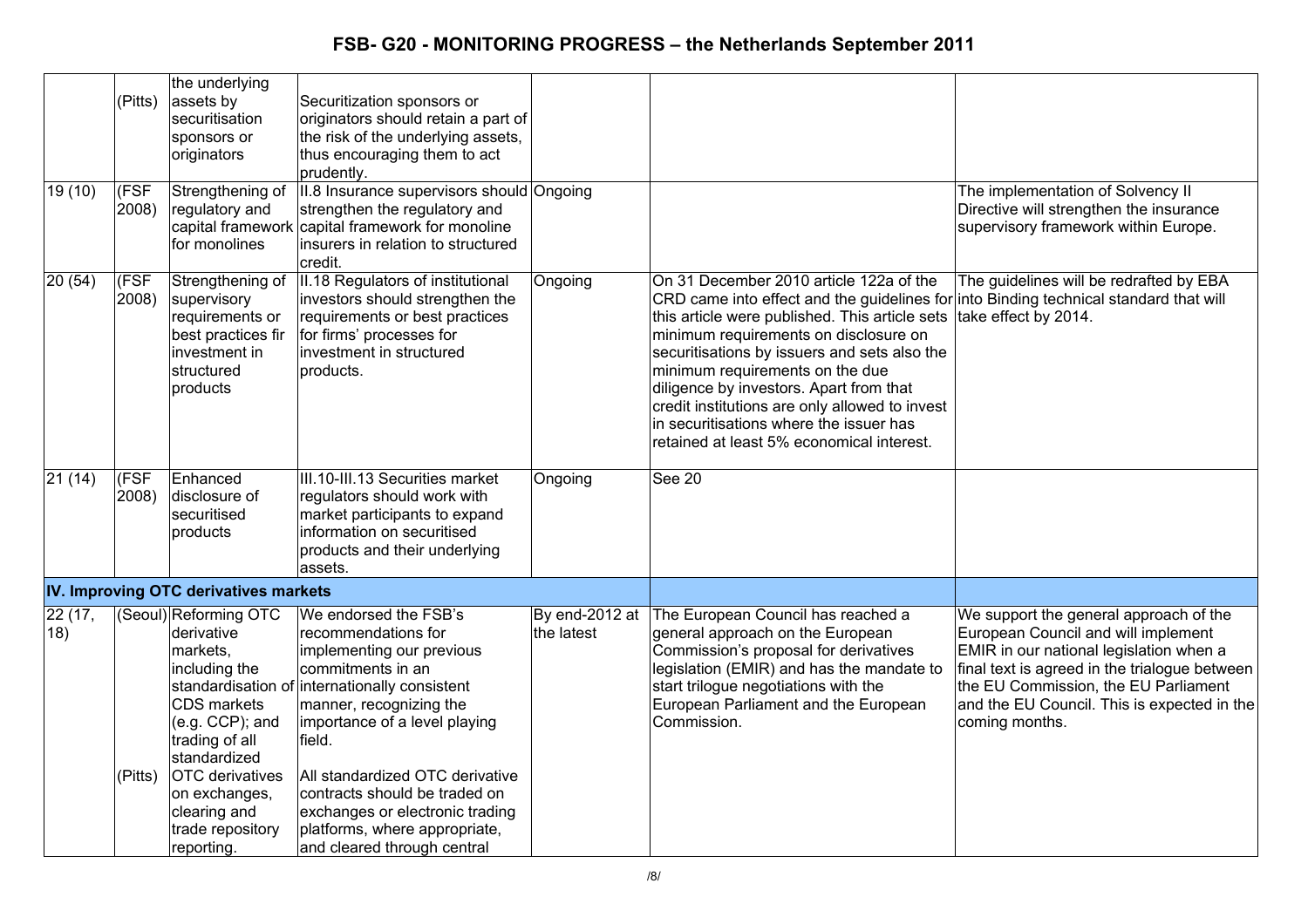|         | (Lon) |                                                                                          | counterparties by end-2012 at<br>the latest. OTC derivative<br>contracts should be reported to<br>trade repositories. Non-centrally<br>cleared contracts should be<br>subject to higher capital<br>requirements.<br>We will promote the<br>standardization and resilience of<br>credit derivatives markets, in<br>particular through the<br>establishment of central clearing<br>counterparties subject to<br>effective regulation and<br>supervision. We call on the<br>industry to develop an action<br>plan on standardisation by<br>autumn 2009. |         |                                                                                                                                                                                                                                                                                                                                                                                                                                                                                                     |                                                                                                                                                                                                                                                                                                                                                                                                                                                                     |
|---------|-------|------------------------------------------------------------------------------------------|------------------------------------------------------------------------------------------------------------------------------------------------------------------------------------------------------------------------------------------------------------------------------------------------------------------------------------------------------------------------------------------------------------------------------------------------------------------------------------------------------------------------------------------------------|---------|-----------------------------------------------------------------------------------------------------------------------------------------------------------------------------------------------------------------------------------------------------------------------------------------------------------------------------------------------------------------------------------------------------------------------------------------------------------------------------------------------------|---------------------------------------------------------------------------------------------------------------------------------------------------------------------------------------------------------------------------------------------------------------------------------------------------------------------------------------------------------------------------------------------------------------------------------------------------------------------|
|         |       |                                                                                          | V. Developing macro-prudential frameworks and tools                                                                                                                                                                                                                                                                                                                                                                                                                                                                                                  |         |                                                                                                                                                                                                                                                                                                                                                                                                                                                                                                     |                                                                                                                                                                                                                                                                                                                                                                                                                                                                     |
| 23(25)  | (Lon) | Amendment of<br>regulatory<br>systems to take<br>account of<br>macro-prudential<br>risks | Amend our regulatory systems to Ongoing<br>ensure authorities are able to<br>identify and take account of<br>macro-prudential risks across the<br>financial system including in the<br>case of regulated banks, shadow<br>banks and private pools of<br>capital to limit the build up of<br>systemic risk.                                                                                                                                                                                                                                           |         | The Netherlands Authority for the Financial<br>Markets (AFM) can forbid short-selling in<br>exceptional market circumstances<br>There is a fixed LTV for mortgages in the<br>Netherlands. AFM monitors compliance.                                                                                                                                                                                                                                                                                  | It is planned to establish a Macroprudential<br>Committee that can analyse<br>macroprudential developments and make<br>recommendations.<br>International and European agreed<br>instruments such as countercyclical capital<br>buffers, extra buffers for Systemically<br>Important Financial Institutions, Recovery<br>and Resolution Plans, Leverage<br>requirements for Alternative Investment<br>Fund Managers will be implemented in the<br>regulatory system. |
| 24 (26) | (Lon) | Powers for<br>gathering<br>relevant<br>information by<br>national<br>regulators          | Ensure that national regulators<br>possess the powers for gathering<br>relevant information on all<br>material financial institutions,<br>markets and instruments in order<br>to assess the potential for failure<br>or severe stress to contribute to<br>systemic risk. This will be done<br>in close coordination at                                                                                                                                                                                                                               | Ongoing | On a national level, the authorities have the Implementation of the FSB template for G-<br>power to gather relevant information to fulfil<br>their mandates, in particular for<br>microprudential supervision and monetary<br>policy. Regular reporting as well as<br>exercises (such as stress tests) and ad hoc broadening of the power to collect data -<br>data requests provide insight in systemic<br>risk. DNB is involved with international<br>initiatives to reduce data gaps and improve | SIBs, which also involves more cross-<br>border data sharing.<br>Consideration of a strengthening and<br>also from non-supervised institutions - for<br>macroprudential/systemic purposes, in line<br>with a strengthening of the mandate for                                                                                                                                                                                                                       |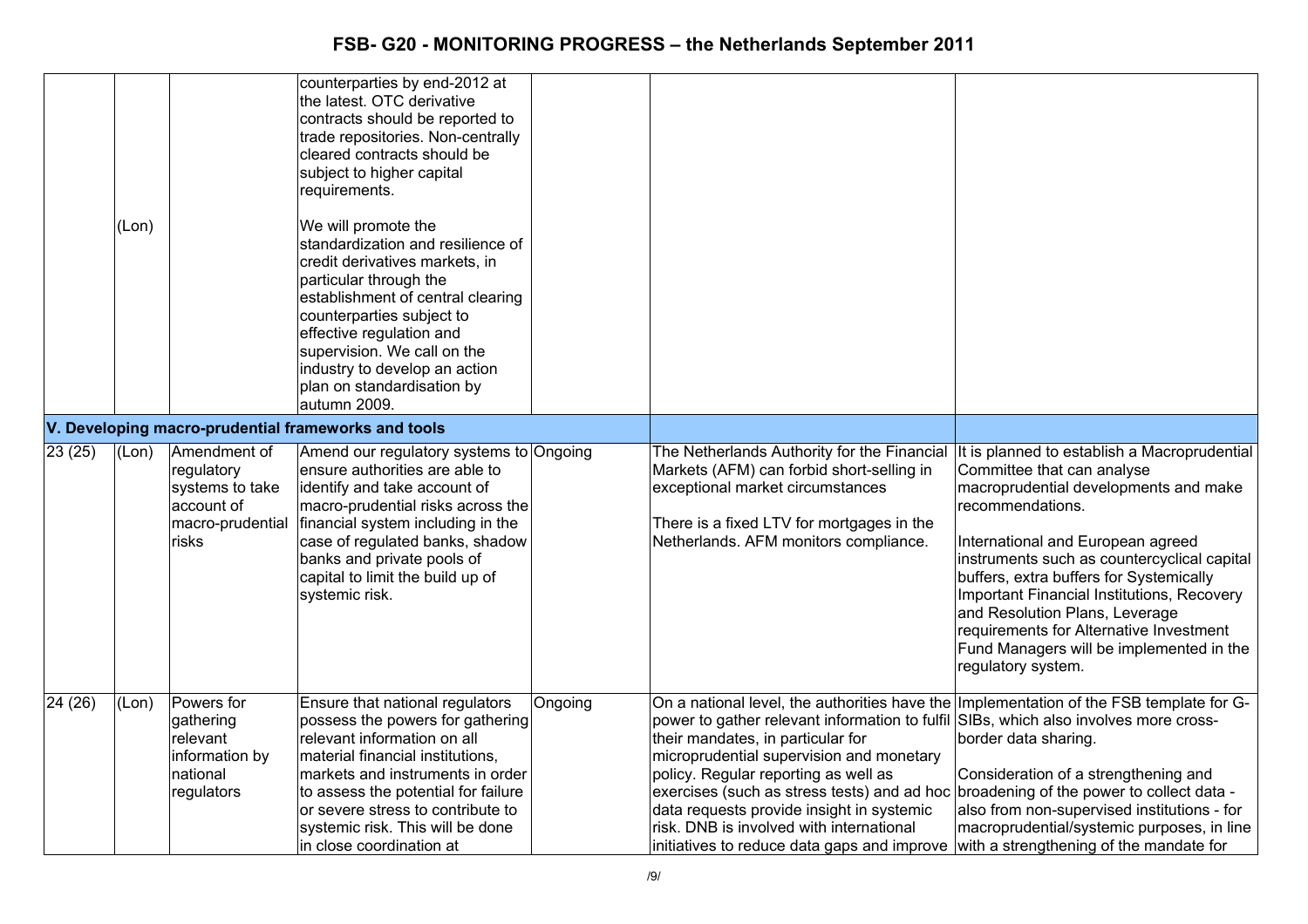|         |               |                                                                               | international level in order to<br>achieve as much consistency as<br>possible across jurisdictions.                                                                                                                                                                                                                                                                                                                                                                                               |                         | information on systemic risk from a cross-<br>border initiative.                                                                                                                                                                                                                                                                             | macroprudential policy.                                                                                                                                                                                     |
|---------|---------------|-------------------------------------------------------------------------------|---------------------------------------------------------------------------------------------------------------------------------------------------------------------------------------------------------------------------------------------------------------------------------------------------------------------------------------------------------------------------------------------------------------------------------------------------------------------------------------------------|-------------------------|----------------------------------------------------------------------------------------------------------------------------------------------------------------------------------------------------------------------------------------------------------------------------------------------------------------------------------------------|-------------------------------------------------------------------------------------------------------------------------------------------------------------------------------------------------------------|
| 25(28)  | (FSF<br>2009) | Use of macro-<br>prudential tools                                             | 3.1 Authorities should use<br>quantitative indicators and/or<br>constraints on leverage and<br>margins as macro-prudential<br>tools for supervisory purposes.<br>Authorities should use<br>quantitative indicators of<br>leverage as guides for policy,<br>both at the institution-specific<br>and at the macro-prudential<br>(system-wide) level Authorities<br>should review enforcing<br>minimum initial margins and<br>haircuts for OTC derivatives and<br>securities financing transactions. | End-2009 and<br>ongoing | See 23                                                                                                                                                                                                                                                                                                                                       | <b>See 23</b>                                                                                                                                                                                               |
| 26 (29) |               | (WAP) Monitoring of<br>asset price<br>changes                                 | Authorities should monitor<br>substantial changes in asset<br>prices and their implications for<br>the macro economy and the<br>financial system.                                                                                                                                                                                                                                                                                                                                                 | Ongoing                 | n/a                                                                                                                                                                                                                                                                                                                                          |                                                                                                                                                                                                             |
| 27 (32) | (FSF<br>2008) | Improved<br>cooperation<br>between<br>supervisors and<br>central banks        | V.8 Supervisors and central<br>banks should improve<br>cooperation and the exchange of<br>information including in the<br>assessment of financial stability<br>risks. The exchange of<br>information should be rapid<br>during periods of market strain.                                                                                                                                                                                                                                          | Ongoing                 | DNB is both the central bank as well as<br>supervisory authority. The information<br>sharing advantages have proved<br>themselves during the crisis.                                                                                                                                                                                         |                                                                                                                                                                                                             |
|         |               | <b>VI. Strengthening accounting standards</b>                                 |                                                                                                                                                                                                                                                                                                                                                                                                                                                                                                   |                         |                                                                                                                                                                                                                                                                                                                                              |                                                                                                                                                                                                             |
| 28(11)  |               | (WAP) Consistent<br>application of<br>high-quality<br>accounting<br>standards | Regulators, supervisors, and<br>accounting standard setters, as<br>appropriate, should work with<br>each other and the private sector<br>on an ongoing basis to ensure<br>consistent application and<br>enforcement of high-quality<br>accounting standards.                                                                                                                                                                                                                                      | Ongoing                 | The AFM participate both in the ESMA-Fin<br>project group on IFRS and in ESMA-Fin<br>EECS.<br>Consistent application and enforcement of<br>high-quality accounting standards has been accounting standards.<br>identified as one of DNB's High Priority<br>topics in 2011 and 2012. Prudential<br>supervision will also focus on this issue. | DNB participates intensively in<br>(inter)national committees with other<br>supervisors and accounting setter and the<br>private sector to ensure consistent<br>application and enforcement of high-quality |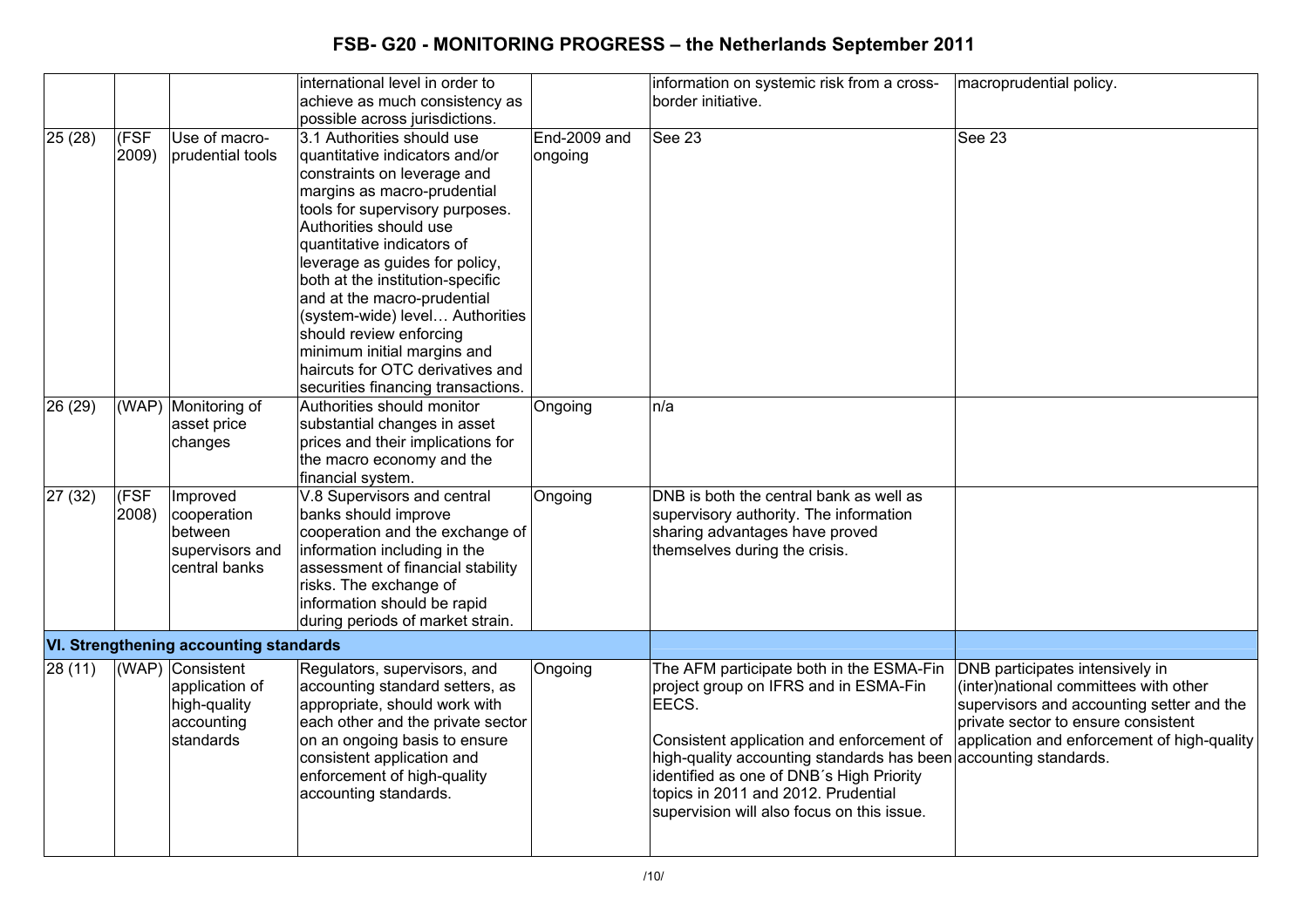|         |                      | 29 (New) (Seoul) Convergence of<br>accounting<br>standards                                                    | We re-emphasized the<br>importance we place on<br>achieving a single set of<br>improved high quality global<br>accounting standards and called<br>on the International Accounting<br>Standards Board and the<br><b>Financial Accounting Standards</b><br>Board to complete their<br>convergence project.                                                                                                                                                                                                                                                                      | End-2011 | The Netherlands strongly support the<br>statement of the G20 that it is of utmost<br>importance to achieve a single set of high<br>quality, global accounting standards.<br>Through participation in the so-called<br>Three-Way-Dialogue (IASB/FASB, IIF,<br>BCBS/ATF) DNB joins the international<br>effort of convergence. These dialogues will<br>continue after 2011.                                                                                   |                                                                    |
|---------|----------------------|---------------------------------------------------------------------------------------------------------------|-------------------------------------------------------------------------------------------------------------------------------------------------------------------------------------------------------------------------------------------------------------------------------------------------------------------------------------------------------------------------------------------------------------------------------------------------------------------------------------------------------------------------------------------------------------------------------|----------|-------------------------------------------------------------------------------------------------------------------------------------------------------------------------------------------------------------------------------------------------------------------------------------------------------------------------------------------------------------------------------------------------------------------------------------------------------------|--------------------------------------------------------------------|
| 30 (12) | (FSF<br>2009)        | The use of<br>valuation<br>reserves or<br>adjustments by<br>accounting<br>standard setters<br>and supervisors | 3.4 Accounting standard setters<br>and prudential supervisors<br>should examine the use of<br>valuation reserves or<br>adjustments for fair valued<br>financial instruments when data<br>or modelling needed to support<br>their valuation is weak.                                                                                                                                                                                                                                                                                                                           | End-2009 | DNB participates in the EBA task force for<br>accounting and procyclicality and the EBA<br>accounting subgroup both of which have<br>the objective of devising standards and<br>methods for dealing with s.c. "weak"<br>valuations.<br>Moreover, DNB participates in the<br>BCBS/Accounting Task Force which group<br>is analysing the impact of changing<br>accounting standards (such as IFRS 9) on<br>capital treatment under Basel II and Basel<br>III. |                                                                    |
| 31(13)  | <b>IFSF</b><br>2009) | Dampening of<br>dynamics<br>associated with<br>FVA.                                                           | 3.5 Accounting standard setters<br>and prudential supervisors<br>should examine possible<br>changes to relevant standards to<br>dampen adverse dynamics<br>potentially associated with fair<br>value accounting. Possible ways<br>to reduce this potential impact<br>include the following: (1)<br>Enhancing the accounting model<br>so that the use of fair value<br>accounting is carefully examined<br>for financial instruments of credit<br>intermediaries; (ii) Transfers<br>between financial asset<br>categories; (iii) Simplifying hedge<br>accounting requirements. | End-2009 | DNB is involved in the revision processes<br>of IASB through international fora such as<br>BCBS, IAIS, EBA and EIOPA.                                                                                                                                                                                                                                                                                                                                       | We follow closely the agenda of IASB (and<br>FASB) in this respect |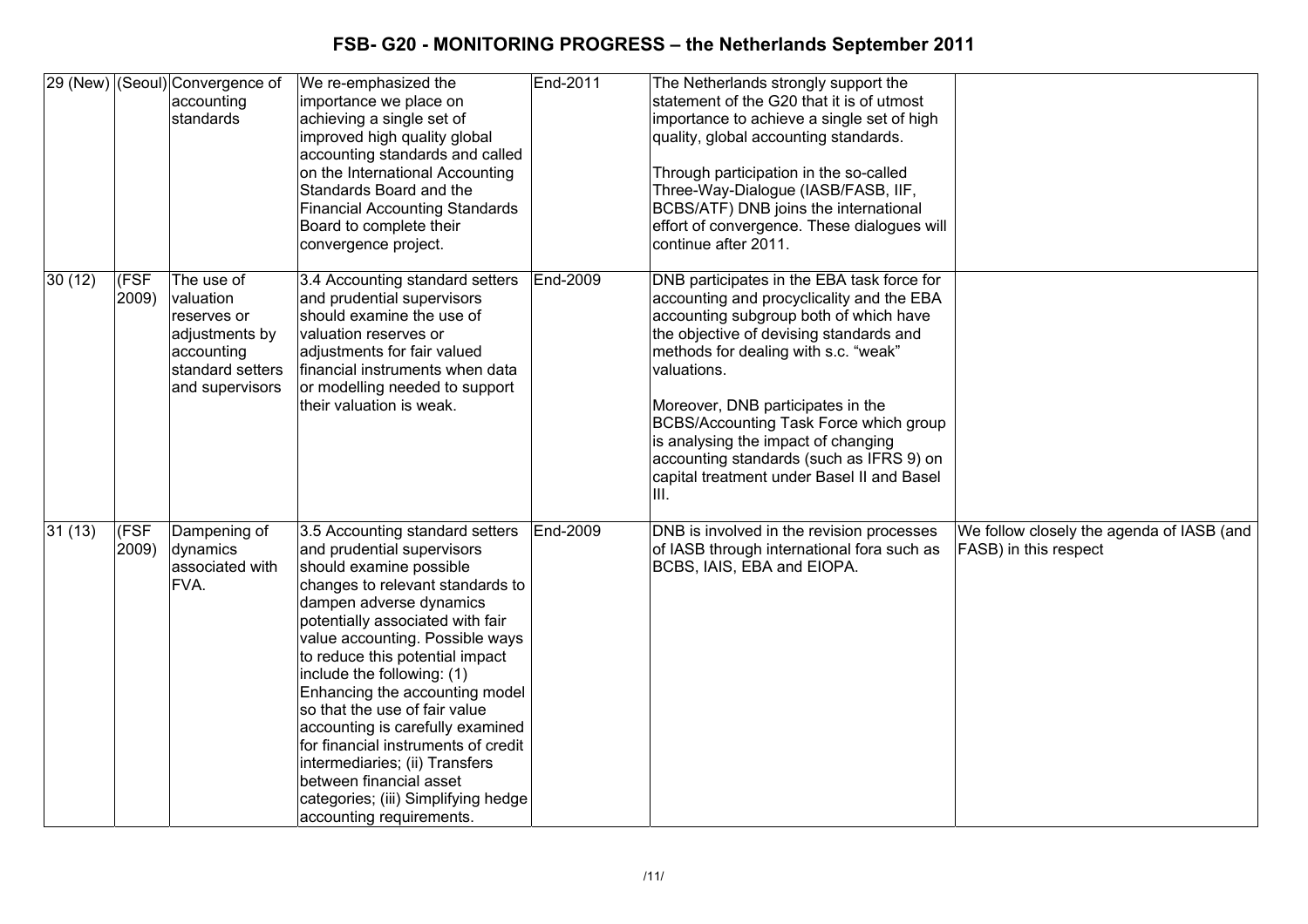| standards.        |        |                                                                                                                                                                                                                                                                                     | VII. Strengthening adherence to international supervisory and regulatory                                                                                                                                                                                                                                                                                                                                                                                                                                                                                                                                                                                          |          |                                                                                                                                                                                                                                                                                                                                                                                                                                                                                                                                                                                                                                                                                                                                                                                                 |                                                                                                                                                                                                                                                           |
|-------------------|--------|-------------------------------------------------------------------------------------------------------------------------------------------------------------------------------------------------------------------------------------------------------------------------------------|-------------------------------------------------------------------------------------------------------------------------------------------------------------------------------------------------------------------------------------------------------------------------------------------------------------------------------------------------------------------------------------------------------------------------------------------------------------------------------------------------------------------------------------------------------------------------------------------------------------------------------------------------------------------|----------|-------------------------------------------------------------------------------------------------------------------------------------------------------------------------------------------------------------------------------------------------------------------------------------------------------------------------------------------------------------------------------------------------------------------------------------------------------------------------------------------------------------------------------------------------------------------------------------------------------------------------------------------------------------------------------------------------------------------------------------------------------------------------------------------------|-----------------------------------------------------------------------------------------------------------------------------------------------------------------------------------------------------------------------------------------------------------|
| 32(21,<br>22, 23) | (Lon)  | Adherence to<br>international<br>prudential<br>regulatory and<br>supervisory<br>standards, as<br>well as agreeing<br><b>FSB</b> periodic<br>peer reviews<br>(Note) Please try<br>to prioritise any<br>major initiatives<br>conducted<br>specifically in<br>(WAP) your jurisdiction. | We are committed to<br>strengthened adherence to<br>international prudential<br>regulatory and supervisory<br>standards.<br><b>FSB members commit to pursue</b><br>to undergo FSAP/the maintenance of financial<br>stability, enhance the openness<br>and transparency of the financial<br>sector, implement international<br>financial standards, and agree to<br>undergo periodic peer reviews,<br>using among other evidence IMF<br>/ World Bank FSAP reports.<br>All G20 members commit to<br>lundertake a Financial Sector<br>Assessment Program (FSAP)<br>report and support the<br>transparent assessment of<br>countries' national regulatory<br>systems. | Ongoing  | The Netherlands is strongly committed to<br>strengthened adherence to international<br>prudential regulatory and supervisory<br>standards and the maintenance of financial strengthening of its resolution powers. In<br>stability. Also in line with our commitment to addition, it will further develop a<br>an open and transparent financial sector<br>and periodic peer reviews, the Netherlands<br>has undergone an FSAP update in 2010,<br>with the reports being published in June<br>2011. The FSAP update shows a very high<br>degree of compliance with international<br>standards and put in evidence the<br>significant legislative changes and<br>regulatory and supervisory developments in<br>the Netherlands' financial landscape since<br>the last FSAP mission in 2003/2004. | The Netherlands will introduce new<br>legislation to strengthen its crisis<br>management framework, which includes a<br>macroprudential framework and intensify<br>its supervision towards internationally<br>active and systemic financial institutions. |
|                   |        |                                                                                                                                                                                                                                                                                     | Reforming compensation practices to support financial stability                                                                                                                                                                                                                                                                                                                                                                                                                                                                                                                                                                                                   |          |                                                                                                                                                                                                                                                                                                                                                                                                                                                                                                                                                                                                                                                                                                                                                                                                 |                                                                                                                                                                                                                                                           |
| 33(15)            | Pitts) | <b>FSB/FSF</b><br>compensation<br>principles                                                                                                                                                                                                                                        | Implementation of We fully endorse the<br>implementation standards of the<br><b>FSB</b> aimed at aligning<br>compensation with long-term<br>value creation, not excessive<br>risk-taking. Supervisors should<br>have the responsibility to review<br>firms' compensation policies and<br>structures with institutional and<br>systemic risk in mind and, if<br>necessary to offset additional<br>risks, apply corrective measures,<br>such as higher capital<br>requirements, to those firms that<br>fail to implement sound<br>compensation policies and<br>practices. Supervisors should                                                                        | End-2010 | In December 2010 the Netherlands<br>implemented the EU regulation on<br>remuneration (CRD III) in its financial<br>supervision act (Wft) and in the regulation<br>on sound remuneration policy of the DNB.<br>This regulation applies to all financial<br>institutions. To ensure international level<br>playing field the regulation fully implements<br>the FSB principles and the CRD III texts.<br>(see for more information the Dutch<br>response on the second peer review on<br>compensation practices)                                                                                                                                                                                                                                                                                  | See 34                                                                                                                                                                                                                                                    |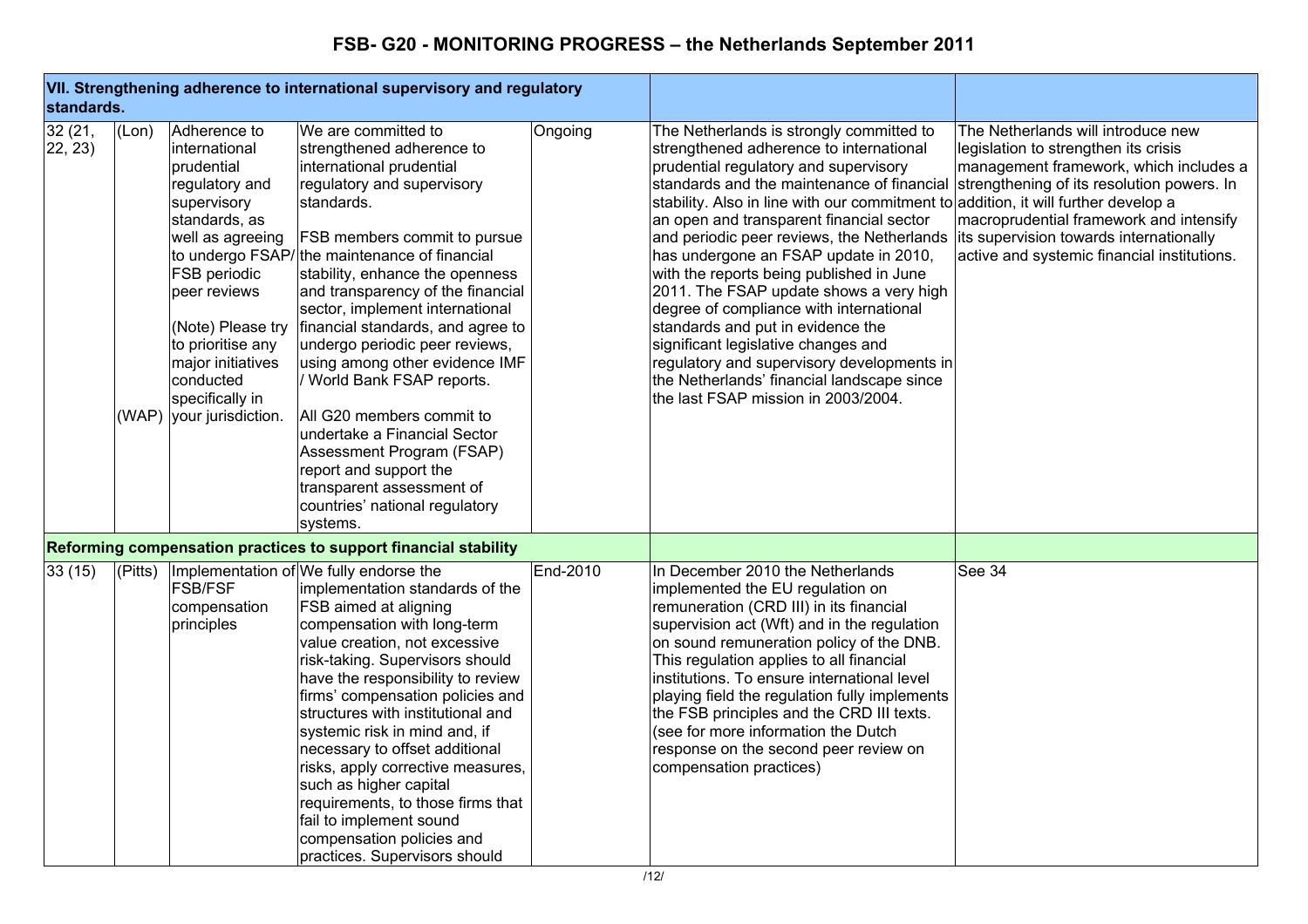|        | (Tor)   |                                                                  | have the ability to modify<br>compensation structures in the<br>case of firms that fail or require<br>extraordinary public intervention.<br>We call on firms to implement<br>these sound compensation<br>practices immediately.<br>We encouraged all countries and<br>financial institutions to fully<br>implement the FSB principles<br>and standards by year-end. We<br>call on the FSB to undertake<br>ongoing monitoring in this area<br>and conduct a second thorough<br>peer review in the second<br>quarter of 2011.                  |         |                                                                                                                                                                                                                                                                                                                                                                                                                                                                                                                                                                                                                                                                                                                                                                                                          |                                                                                                                                                 |
|--------|---------|------------------------------------------------------------------|----------------------------------------------------------------------------------------------------------------------------------------------------------------------------------------------------------------------------------------------------------------------------------------------------------------------------------------------------------------------------------------------------------------------------------------------------------------------------------------------------------------------------------------------|---------|----------------------------------------------------------------------------------------------------------------------------------------------------------------------------------------------------------------------------------------------------------------------------------------------------------------------------------------------------------------------------------------------------------------------------------------------------------------------------------------------------------------------------------------------------------------------------------------------------------------------------------------------------------------------------------------------------------------------------------------------------------------------------------------------------------|-------------------------------------------------------------------------------------------------------------------------------------------------|
|        | (Seoul) |                                                                  | We reaffirmed the importance of                                                                                                                                                                                                                                                                                                                                                                                                                                                                                                              |         |                                                                                                                                                                                                                                                                                                                                                                                                                                                                                                                                                                                                                                                                                                                                                                                                          |                                                                                                                                                 |
|        |         |                                                                  | fully implementing the FSB's<br>standards for sound                                                                                                                                                                                                                                                                                                                                                                                                                                                                                          |         |                                                                                                                                                                                                                                                                                                                                                                                                                                                                                                                                                                                                                                                                                                                                                                                                          |                                                                                                                                                 |
|        |         |                                                                  | compensation.                                                                                                                                                                                                                                                                                                                                                                                                                                                                                                                                |         |                                                                                                                                                                                                                                                                                                                                                                                                                                                                                                                                                                                                                                                                                                                                                                                                          |                                                                                                                                                 |
| 34(16) | (Pitts) | Supervisory<br>review of firms'<br>compensation<br>policies etc. | Supervisors should have the<br>responsibility to review firms'<br>compensation policies and<br>structures with institutional and<br>systemic risk in mind and, if<br>necessary to offset additional<br>risks, apply corrective measures,<br>such as higher capital<br>requirements, to those firms that<br>fail to implement sound<br>compensation policies and<br>practices. Supervisors should<br>have the ability to modify<br>compensation structures in the<br>case of firms that fail or require<br>extraordinary public intervention. | Ongoing | DNB has - based on the regulation on<br>sound remuneration policy (CRDIII) - full<br>supervisory powers to enforce compliance<br>to these rules by financial institutions.<br>Recently in September 2011 DNB reported<br>on the compliance of banks and insurers on<br>the regulation on sound remuneration<br>policy. This report provides the view that<br>big steps have been taken by banks and<br>insurers. But this does not mean that the<br>work is completed. More has to be done to<br>achieve full implementation by financial<br>institutions. DNB has indicated that it will<br>use her supervisory power to enforce the<br>regulation and achieve further full<br>compliance on the remuneration policy.<br>At the same time the commission to<br>supervise the principles on remuneration | In December 2011 and in 2012 both DNB<br>and the commission on remuneration<br>policies will continue there supervisory and<br>monitoring work. |
|        |         |                                                                  |                                                                                                                                                                                                                                                                                                                                                                                                                                                                                                                                              |         | policy published a preliminary report on the<br>implementation level of these principles                                                                                                                                                                                                                                                                                                                                                                                                                                                                                                                                                                                                                                                                                                                 |                                                                                                                                                 |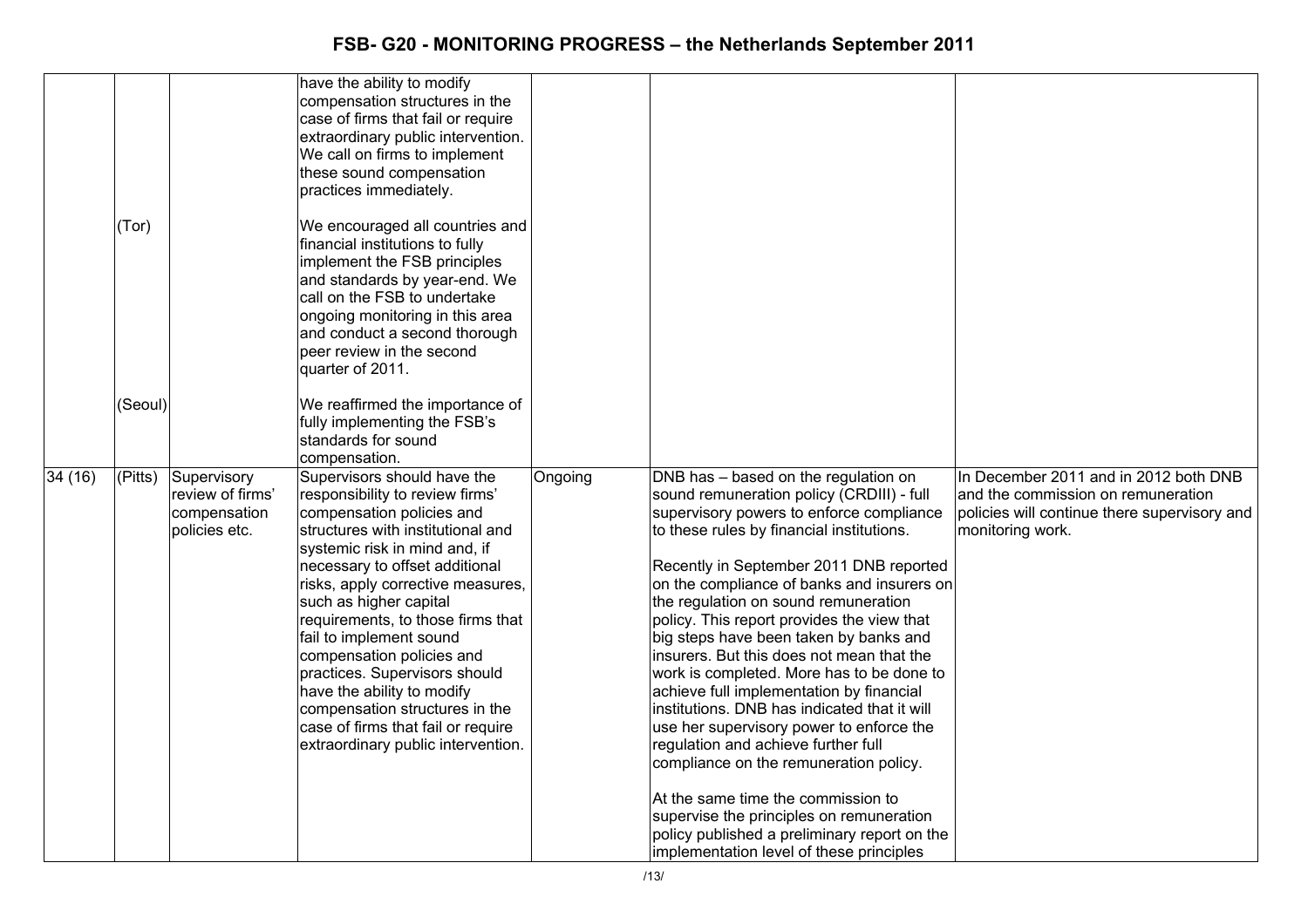|                               |       |                                                |                                                                                                                                                                                                                                                                                                                                                                                                                                                                                                                                                                                                                                      |          | with banks. Since the first report at the end<br>of 2010 significant steps in the good<br>direction have been made. But there is still<br>some progress to be made for full<br>implementation by all banks. These<br>principles are self regulatory and financial<br>institutions have committed themselves to<br>comply with these principles.                                                                                                                                                                                                                                                                                                                                                                                                                                                                                                                                                                                          |                                                                                                                                                                                        |
|-------------------------------|-------|------------------------------------------------|--------------------------------------------------------------------------------------------------------------------------------------------------------------------------------------------------------------------------------------------------------------------------------------------------------------------------------------------------------------------------------------------------------------------------------------------------------------------------------------------------------------------------------------------------------------------------------------------------------------------------------------|----------|------------------------------------------------------------------------------------------------------------------------------------------------------------------------------------------------------------------------------------------------------------------------------------------------------------------------------------------------------------------------------------------------------------------------------------------------------------------------------------------------------------------------------------------------------------------------------------------------------------------------------------------------------------------------------------------------------------------------------------------------------------------------------------------------------------------------------------------------------------------------------------------------------------------------------------------|----------------------------------------------------------------------------------------------------------------------------------------------------------------------------------------|
| <b>VIII. Other issues</b>     |       |                                                |                                                                                                                                                                                                                                                                                                                                                                                                                                                                                                                                                                                                                                      |          |                                                                                                                                                                                                                                                                                                                                                                                                                                                                                                                                                                                                                                                                                                                                                                                                                                                                                                                                          |                                                                                                                                                                                        |
| <b>Credit rating agencies</b> |       |                                                |                                                                                                                                                                                                                                                                                                                                                                                                                                                                                                                                                                                                                                      |          |                                                                                                                                                                                                                                                                                                                                                                                                                                                                                                                                                                                                                                                                                                                                                                                                                                                                                                                                          |                                                                                                                                                                                        |
| 35(37)                        | (Lon) | Registration of<br>CRAs etc.                   | All CRAs whose ratings are used End-2009<br>for regulatory purposes should<br>be subject to a regulatory<br>oversight regime that includes<br>registration. The regulatory<br>oversight regime should be<br>established by end 2009 and<br>should be consistent with the<br><b>IOSCO Code of Conduct</b><br>Fundamentals.                                                                                                                                                                                                                                                                                                            |          | See 36                                                                                                                                                                                                                                                                                                                                                                                                                                                                                                                                                                                                                                                                                                                                                                                                                                                                                                                                   |                                                                                                                                                                                        |
| 36(38)                        | (Lon) | <b>CRA</b> practices<br>and procedures<br>etc. | National authorities will enforce<br>compliance and require changes<br>to a rating agency's practices<br>and procedures for managing<br>conflicts of interest and assuring<br>the transparency and quality of<br>the rating process.<br>CRAs should differentiate ratings<br>for structured products and<br>provide full disclosure of their<br>ratings track record and the<br>information and assumptions that<br>underpin the ratings process.<br>The oversight framework should<br>be consistent across jurisdictions<br>with appropriate sharing of<br>information between national<br>authorities, including through<br>IOSCO. | End-2009 | Since 7 December 2009 CRA Regulation I<br>has entered into force. It introduced a<br>common regulatory approach in order to<br>enhance the integrity, transparency,<br>responsibility, good governance and<br>reliability of credit rating activities,<br>contributing to the quality of credit ratings<br>issued in the EU. This thereby contributes<br>to the smooth functioning of the internal<br>market while achieving a high level of<br>consumer and investor protection. It lays<br>down conditions for the issuing of credit<br>ratings and rules on the organisation and<br>conduct of credit rating agencies to<br>promote their independence and the<br>avoidance of conflicts of interest.<br>The CRA II Regulation came into force at 1<br>June 2011. In this amending Regulation,<br>the supervision of CRAs in the EU moved<br>from colleges of supervisors to ESMA since<br>1 July 2011. ESMA has the role to exercise | In the fall of 2011 a new proposal of the<br>European Commission is expected to<br>amend the latest CRA Regulation. This<br>proposal of CRA Regulation III has yet to<br>be published. |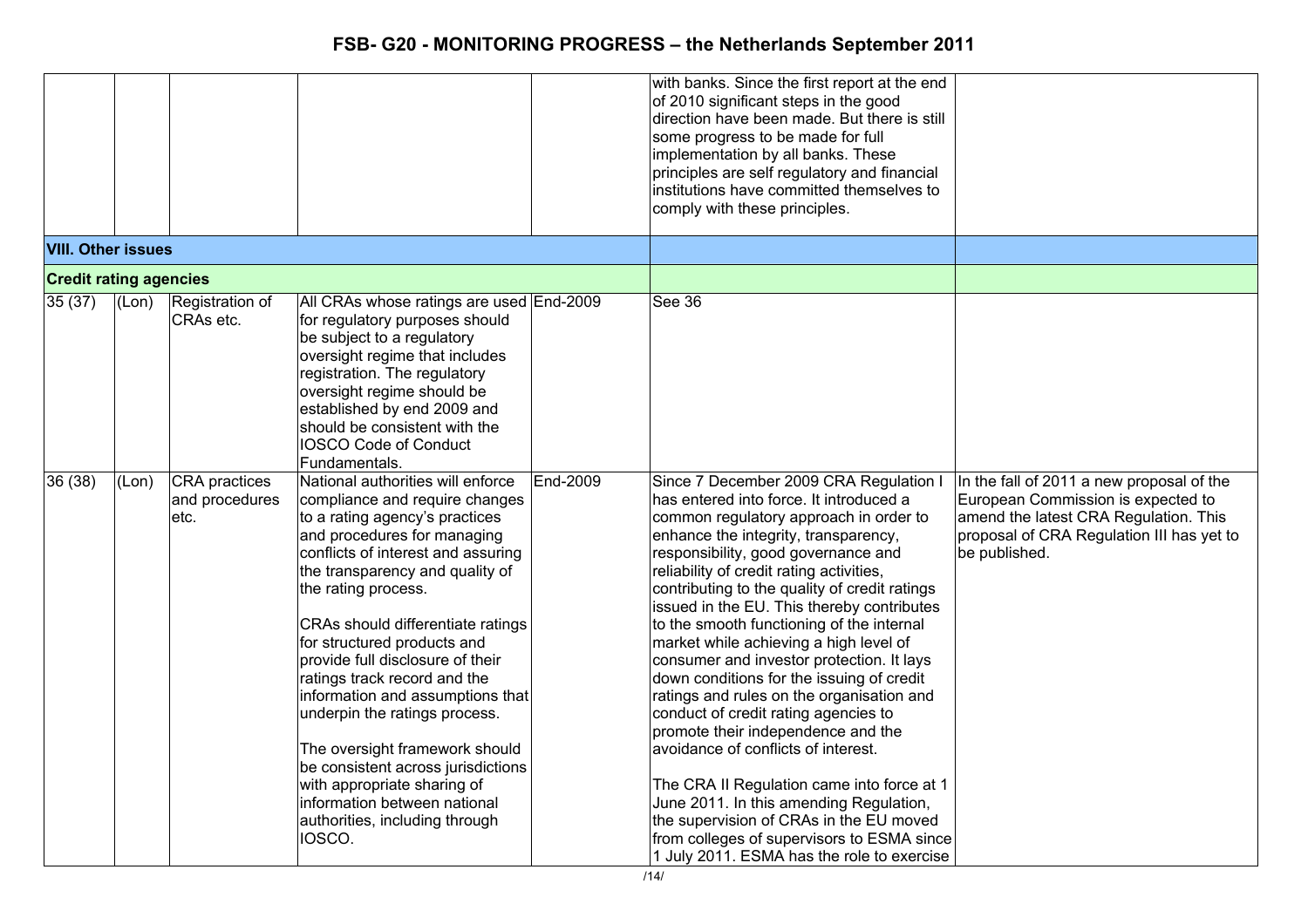|         |                      |                                                                                                       |                                                                                                                                                                                                                                                                                                                                                                                                                                                                                                                                                                                                                                                          |                  | supervision on the credit rating agencies in<br>the EU. This and other measures<br>concerning managing conflict of interest<br>and assuring transparency and quality of<br>the rating process, have been implemented<br>by the CRA Regulation II.                                                                                                                                                                                                                                                                                                                                                                                                                                                                                                                                                                                                                                                                                                                                                                                                                                                                                                                                                      |                                                                                                                                 |
|---------|----------------------|-------------------------------------------------------------------------------------------------------|----------------------------------------------------------------------------------------------------------------------------------------------------------------------------------------------------------------------------------------------------------------------------------------------------------------------------------------------------------------------------------------------------------------------------------------------------------------------------------------------------------------------------------------------------------------------------------------------------------------------------------------------------------|------------------|--------------------------------------------------------------------------------------------------------------------------------------------------------------------------------------------------------------------------------------------------------------------------------------------------------------------------------------------------------------------------------------------------------------------------------------------------------------------------------------------------------------------------------------------------------------------------------------------------------------------------------------------------------------------------------------------------------------------------------------------------------------------------------------------------------------------------------------------------------------------------------------------------------------------------------------------------------------------------------------------------------------------------------------------------------------------------------------------------------------------------------------------------------------------------------------------------------|---------------------------------------------------------------------------------------------------------------------------------|
| 37(39)  | <b>CESB</b><br>2009) | Globally<br>compatible<br>solutions to<br>conflicting<br>compliance<br>obligations for<br><b>CRAs</b> | Regulators should work together As early as<br>towards appropriate, globally<br>compatible solutions (to<br>conflicting compliance<br>obligations for CRAs) as early as<br>possible in 2010.                                                                                                                                                                                                                                                                                                                                                                                                                                                             | possible in 2010 | New regulation in the EU is in place (see<br>38) and differences with regulation outside<br>of EU still exist. Within the framework of the liurisdictions.<br>FSB principles we support the work of all<br>jurisdictions to implement as fast as<br>possible.                                                                                                                                                                                                                                                                                                                                                                                                                                                                                                                                                                                                                                                                                                                                                                                                                                                                                                                                          | Hopefully the differences will decrease in<br>the future due to ongoing work from other                                         |
| 38 (40) | (FSF<br>2008)        | (Seoul) Reducing the<br>reliance on<br>ratings                                                        | We also endorsed the FSB's<br>principles on reducing reliance<br>on external credit ratings.<br>Standard setters, market<br>participants, supervisors and<br>central banks should not rely<br>mechanistically on external credit<br>ratings.<br>IV. 8 Authorities should check<br>that the roles that they have<br>assigned to ratings in regulations<br>and supervisory rules are<br>consistent with the objectives of<br>having investors make<br>independent judgment of risks<br>and perform their own due<br>diligence, and that they do not<br>induce uncritical reliance on<br>credit ratings as a substitute for<br>that independent evaluation. | Ongoing          | The EU directive (2009/111/EG) on (among<br>others) securitisation is a good example of<br>how to increase investor awareness and<br>stimulate independent evaluation. This<br>directive requires that investors have a<br>comprehensive and thorough<br>understanding of their securitisation<br>exposures. Furthermore credit institutions<br>are required to regularly perform their own<br>stress tests appropriate to their<br>securitisation positions. To this end, credit<br>institutions may rely on financial models<br>developed by an ECAI provided that credit<br>institutions can demonstrate, when<br>requested, that they took due care prior to<br>investing to validate the relevant<br>assumptions in and structuring of the<br>models and to understand methodology,<br>assumptions and results. Not only the<br>initiator has the duty to provide information<br>on the assets underlying a securitisation,<br>the investor has the duty to apply this<br>information in their own due diligence and<br>their own risk assessment of the<br>securitisation position obtained. The<br>leading principle is that an external rating is<br>not a substitute of an internal analysis. | This new directive entered into force on 31<br>December 2010 and close monitoring will<br>be done by the supervisory authority. |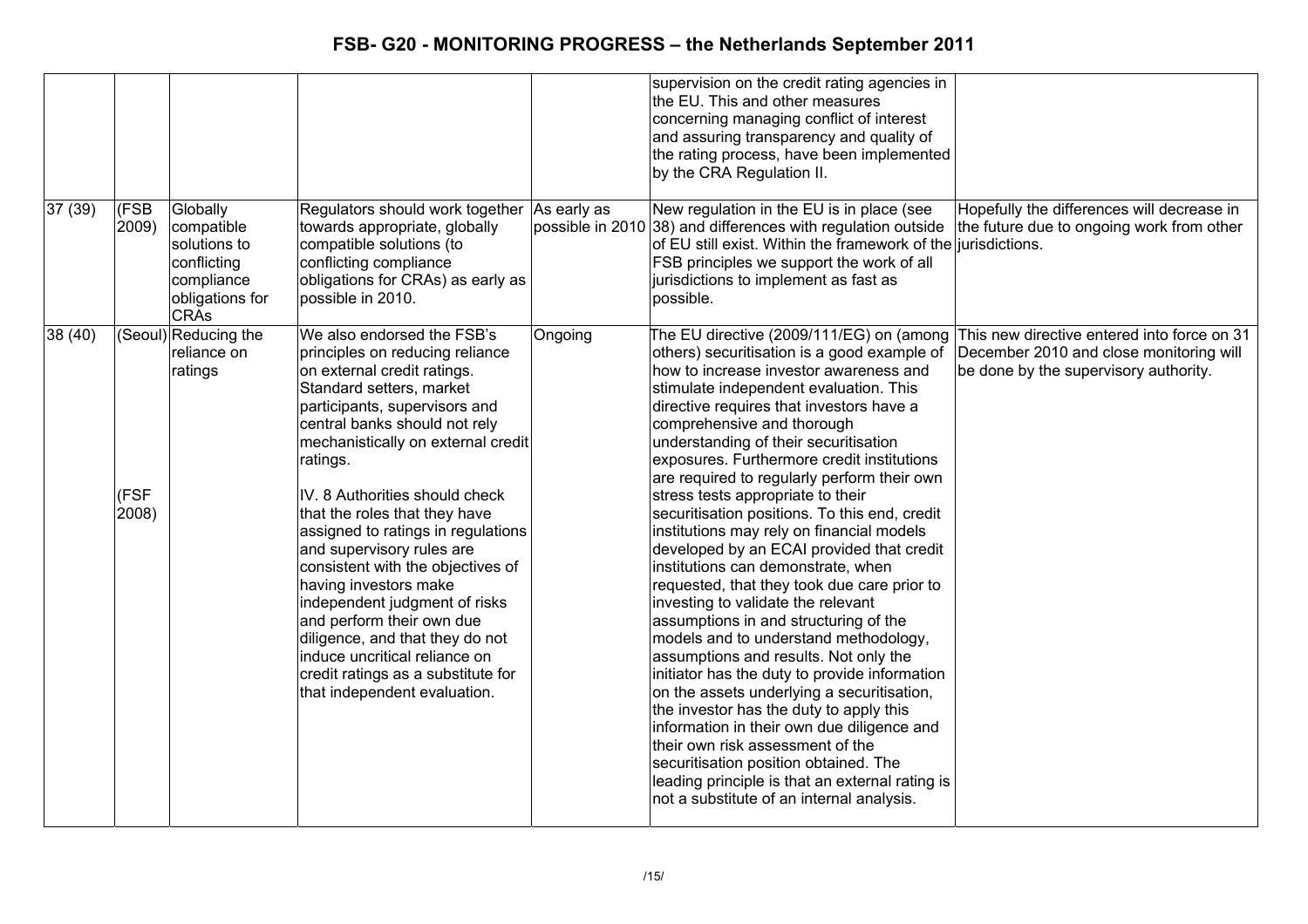| <b>Risk management</b> |             |                                                                            |                                                                                                                                   |         |                                                                                                                                                                                                                                                                                                                                                                                                                                                                                                                                                                                                                                                                                                                                                                                                                                             |                                                                                                                                                                                                                                                                                                                                                                                   |
|------------------------|-------------|----------------------------------------------------------------------------|-----------------------------------------------------------------------------------------------------------------------------------|---------|---------------------------------------------------------------------------------------------------------------------------------------------------------------------------------------------------------------------------------------------------------------------------------------------------------------------------------------------------------------------------------------------------------------------------------------------------------------------------------------------------------------------------------------------------------------------------------------------------------------------------------------------------------------------------------------------------------------------------------------------------------------------------------------------------------------------------------------------|-----------------------------------------------------------------------------------------------------------------------------------------------------------------------------------------------------------------------------------------------------------------------------------------------------------------------------------------------------------------------------------|
| 39 (48)                | $ $ (Pitts) | Robust,<br>transparent<br>stress test                                      | We commit to conduct robust,<br>transparent stress tests as<br>needed.                                                            | Ongoing | See 4<br>In addition DNB assesses the stability of<br>financial institutions and the financial<br>system as whole. Since 2004, DNB has<br>used stress testing of large banks,<br>insurance companies and pension funds as<br>a regular component of its macro-prudential<br>analysis, usually publishing the result at an<br>aggregated level (see various issues of<br>DNB's Overview of Financial Stability).<br>DNB participated in the CEBS (2010) / EBA<br>(2011) stress test with four banks, which<br>covered the majority of the Dutch banking<br>sector. Key aspects of the CEBS and EBA<br>stress test is the elaborate publication of<br>the stress test results bank by bank.<br>In applying the stress test principles DNB<br>does not materially go further beyond<br>international guidelines.                               |                                                                                                                                                                                                                                                                                                                                                                                   |
| 40 (49)                | (Pitts)     | Efforts to deal<br>with impaired<br>assets and raise<br>additional capital | Our efforts to deal with impaired<br>assets and to encourage the<br>raising of additional capital must<br>continue, where needed. | Ongoing | DNB is continuously monitoring the<br>financial risks arising from recent market<br>developments. Identified financial risks are<br>analysed internally on the basis of<br>exposures of the most important<br>supervised entities. In the analysis both<br>asset values (impairments or fair values)<br>and capital charges are taken into account<br>when pillar 2 consequences per entity are<br>evaluated. By doing this DNB enforces<br>compliance with accounting requirements<br>and DNB is monitoring an entity's need for<br>additional capital. Concrete in recent<br>months DNB monitored the valuation of<br>Greek sovereign debt instruments (and<br>other GIIPS-countries) and commercial real<br>estate exposures. The evaluation resulted<br>in some cases in remedial actions.<br>DNB also encouraged auditors to apply the | DNB will explicitly monitor the exposures<br>regarding GIIPS sovereign debt<br>instruments and commercial real estate<br>per year end (31 December 2011).<br>DNB is considering the year end guidance<br>around impairments and capital charges of<br>sovereign debt instruments. DNB is also in<br>close contact with the NBA (Dutch<br>Association of Accountants) and the AFM. |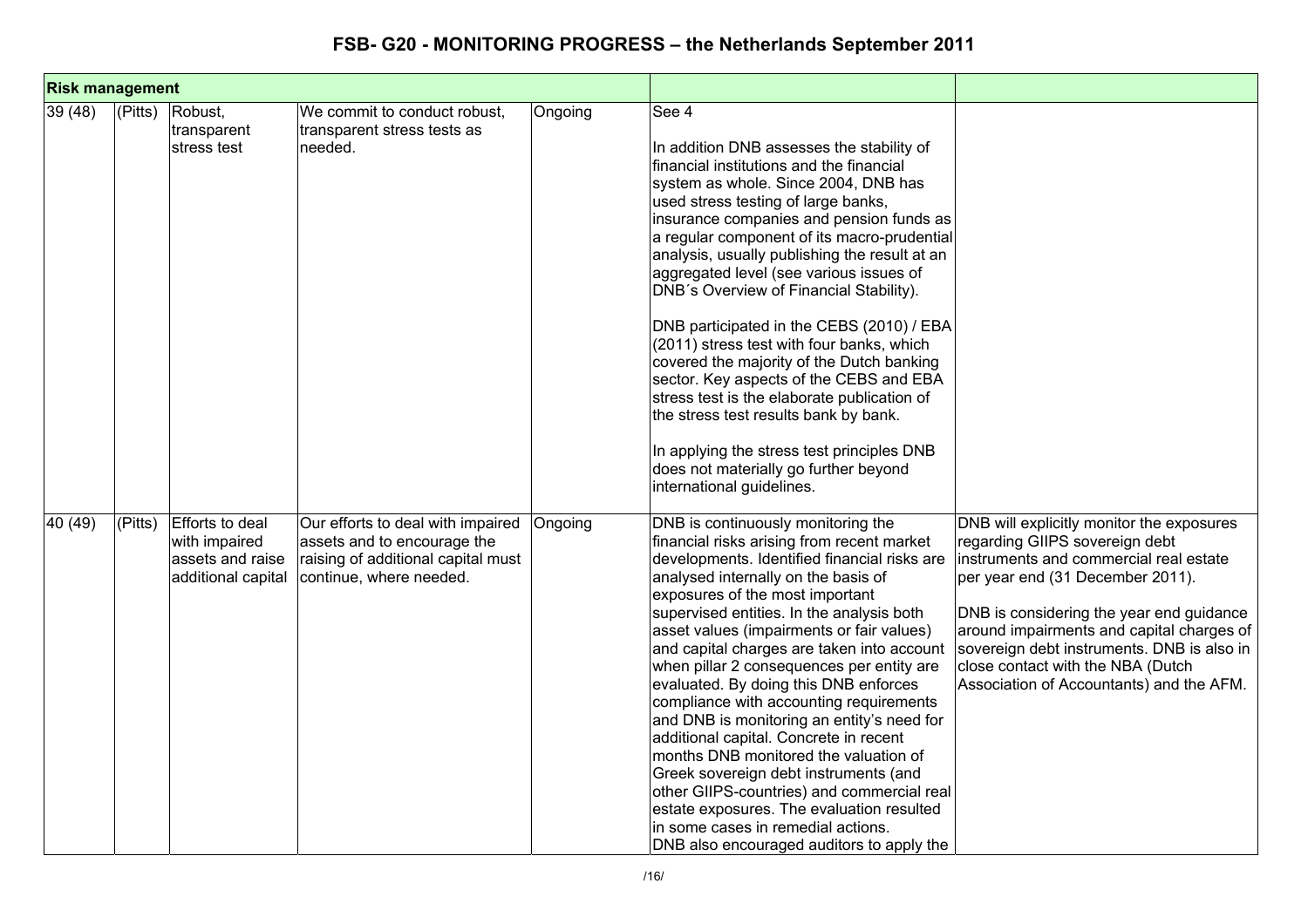|               |               |                                                                    |                                                                                                                                                                                                                |         | 21 July EU-leaders summit results in a<br>consistent manner (Amortised Cost bonds<br>under private sector programme to be<br>impaired with 21 percent and fair valued<br>bonds valued at about 50 percent of the<br>nominal amount. Moreover DNB has<br>encouraged banks to risk weight the Greek<br>sovereigns at the same level of the<br>impairments, in order to include the<br>expected losses in capital as well.                                                                                          |                                                                                                                                                                                                                                                                                                                                                                                                                                                                                                                                                                                                                                                                                                                                                                                     |
|---------------|---------------|--------------------------------------------------------------------|----------------------------------------------------------------------------------------------------------------------------------------------------------------------------------------------------------------|---------|------------------------------------------------------------------------------------------------------------------------------------------------------------------------------------------------------------------------------------------------------------------------------------------------------------------------------------------------------------------------------------------------------------------------------------------------------------------------------------------------------------------|-------------------------------------------------------------------------------------------------------------------------------------------------------------------------------------------------------------------------------------------------------------------------------------------------------------------------------------------------------------------------------------------------------------------------------------------------------------------------------------------------------------------------------------------------------------------------------------------------------------------------------------------------------------------------------------------------------------------------------------------------------------------------------------|
| 41(53)        |               | (WAP) Enhanced risk<br>disclosures by<br>financial<br>institutions | Financial institutions should<br>provide enhanced risk<br>disclosures in their reporting and<br>disclose all losses on an ongoing<br>basis, consistent with<br>international best practice, as<br>appropriate. | Ongoing | DNB has implemented pillar 3 and the best<br>practices of the Financial Stability Forum<br>(FSF)/ Senior Supervisors Group (SSG).<br>DNB and EBA monitor disclosures of<br>financial institutions. EBA has formulated<br>good practices and guidelines. DNB has<br>contributed to EBA's pillar 3 assessment of<br>a sample of European banks (including<br>Dutch banks) which has been done for the<br>3rd year in a row. Dutch banks have<br>disclosed a vast amount of information on<br>the 2011 stress test. |                                                                                                                                                                                                                                                                                                                                                                                                                                                                                                                                                                                                                                                                                                                                                                                     |
| <b>Others</b> |               |                                                                    |                                                                                                                                                                                                                |         |                                                                                                                                                                                                                                                                                                                                                                                                                                                                                                                  |                                                                                                                                                                                                                                                                                                                                                                                                                                                                                                                                                                                                                                                                                                                                                                                     |
| 42(46)        | (FSF<br>2008) | Review of<br>national deposit<br>insurance<br>arrangements         | VI.9 National deposit insurance<br>arrangements should be<br>reviewed against the agreed<br>international principles, and<br>authorities should strengthen<br>arrangements where needed.                       | Ongoing |                                                                                                                                                                                                                                                                                                                                                                                                                                                                                                                  | Based on a review of the Dutch deposit<br>insurance system by the Ministry of<br>Finance and DNB together with the Dutch<br>Banking Association in 2009, the Minister<br>of Finance decided that the Dutch deposit<br>guarantee system will be transformed from<br>an ex post funded system into an ex ante<br>funded system. As announced by the<br>Minister of Finance in early 2011, the<br>banks will pay contributions on a quarterly<br>basis, building up a fund equal to about 1%<br>of the guaranteed deposits starting from 1<br><b>July 2012.</b><br>Furthermore, the FSAP of the Netherlands<br>of 2011 addressed four possible<br>improvements for the DGS, which refer to<br>ex ante funding, contribution to resolution,<br>timeliness and depositor preference. The |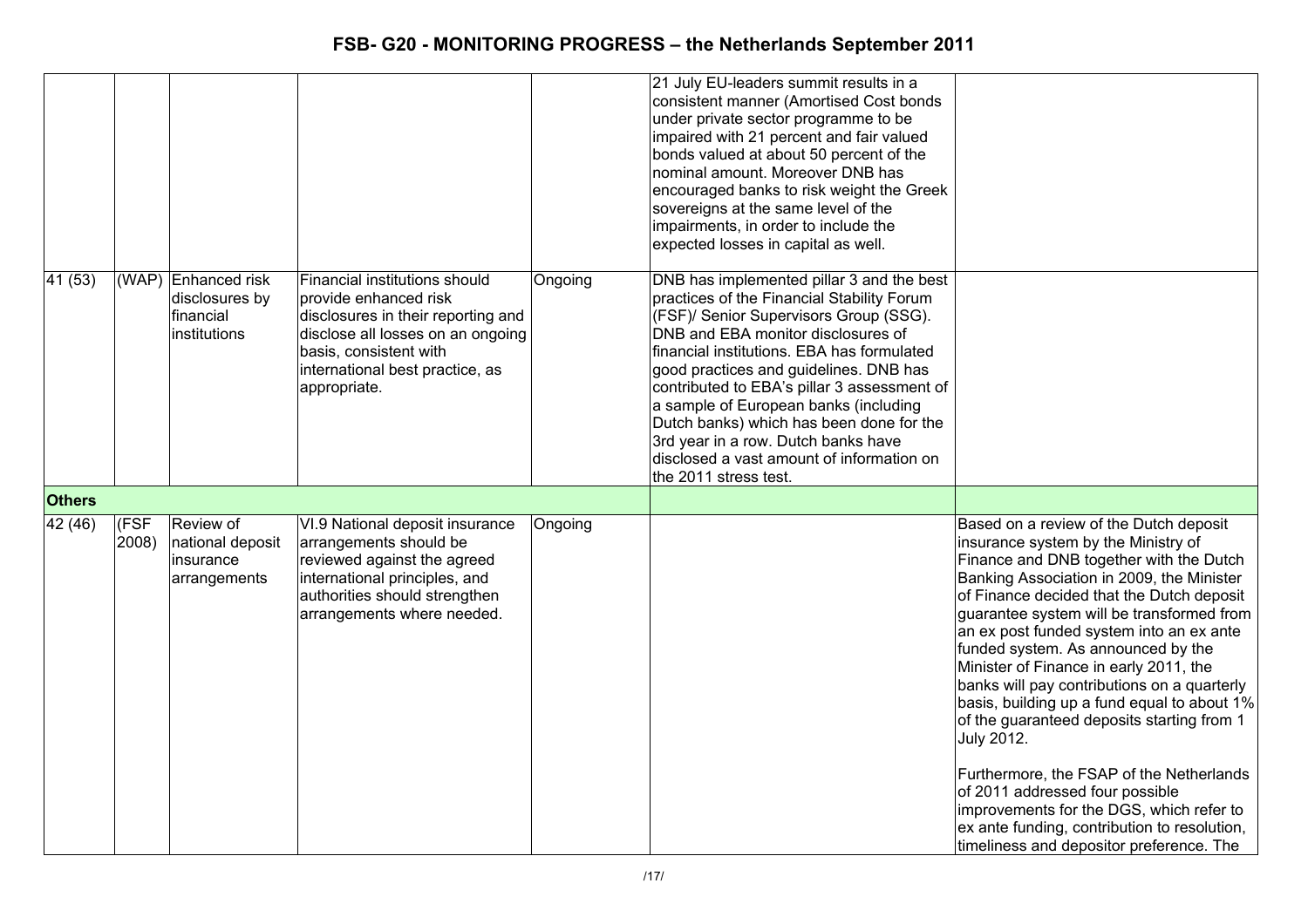|        |         |                                                                     |                                                                                                                                                                                                                                                                                                                                                                                                                                                                                                                                       |         |                                                                                                                                                                                                                                                                                                                                                                                                                                                                                                                                                                                                                                                                                                                                                                                                                                                                                                                                                                                                                                                                                                     | Netherlands is carrying out improvements<br>on ex ante funding, contribution to<br>resolution and timeliness. Depositor<br>preference is being considered by the<br>Ministry of Finance and the Dutch Central<br>Bank.<br>In addition, the EU is negotiating a new<br>Directive on deposit guarantee schemes<br>regarding, among others, ex ante funding.<br>While the proposed changes for the Dutch<br>national DGS come earlier than the new<br>recast Directive, the Ministry and DNB<br>explicitly anticipate for developments within<br>Europe in the design of the revised Dutch<br>national DGS. |
|--------|---------|---------------------------------------------------------------------|---------------------------------------------------------------------------------------------------------------------------------------------------------------------------------------------------------------------------------------------------------------------------------------------------------------------------------------------------------------------------------------------------------------------------------------------------------------------------------------------------------------------------------------|---------|-----------------------------------------------------------------------------------------------------------------------------------------------------------------------------------------------------------------------------------------------------------------------------------------------------------------------------------------------------------------------------------------------------------------------------------------------------------------------------------------------------------------------------------------------------------------------------------------------------------------------------------------------------------------------------------------------------------------------------------------------------------------------------------------------------------------------------------------------------------------------------------------------------------------------------------------------------------------------------------------------------------------------------------------------------------------------------------------------------|----------------------------------------------------------------------------------------------------------------------------------------------------------------------------------------------------------------------------------------------------------------------------------------------------------------------------------------------------------------------------------------------------------------------------------------------------------------------------------------------------------------------------------------------------------------------------------------------------------|
| 43(55) | (Pitts) | Development of<br>cooperative and<br>coordinated exit<br>strategies | We need to develop a<br>transparent and credible process<br>for withdrawing our extraordinary<br>fiscal, monetary and financial<br>sector support, to be<br>implemented when recovery<br>becomes fully secured. We task<br>our Finance Ministers, working<br>with input from the IMF and FSB,<br>to continue developing<br>cooperative and coordinated exit<br>strategies recognizing that the<br>scale, timing and sequencing of<br>this process will vary across<br>countries or regions and across<br>the type of policy measures. | Ongoing | In the midst of the crisis, a few Dutch banks<br>received direct state capital assistance.<br>Due to the capital instruments high pricing<br>and gradual economic recovery, the banks<br>have already repurchased a substantial<br>portion of the amount received.<br>In October 2008, the Netherlands<br>introduced its Credit Guarantee Scheme of<br>200 billion euro for the issuance of medium<br>term debt instruments by banks. The<br>Scheme was open until the end 2010,<br>although no bank used the scheme in<br>2010. In order to stimulate banks to fund<br>themselves in alternative ways, the Credit<br>Guarantee Scheme was made less<br>attractive by increasing the guarantee fee<br>as of 1 January 2010. The last outstanding<br>guarantee will expire in 2014.<br>The exit from extraordinary monetary<br>support for eurozone countries like the<br>Netherlands is determined by the ECB<br>The fiscal exit of EU-countries is<br>coordinated via the Stability and Growth<br>Pact. On the 2 <sup>nd</sup> of December 2009 the<br>Ecofin Council started an Excessive Deficit |                                                                                                                                                                                                                                                                                                                                                                                                                                                                                                                                                                                                          |